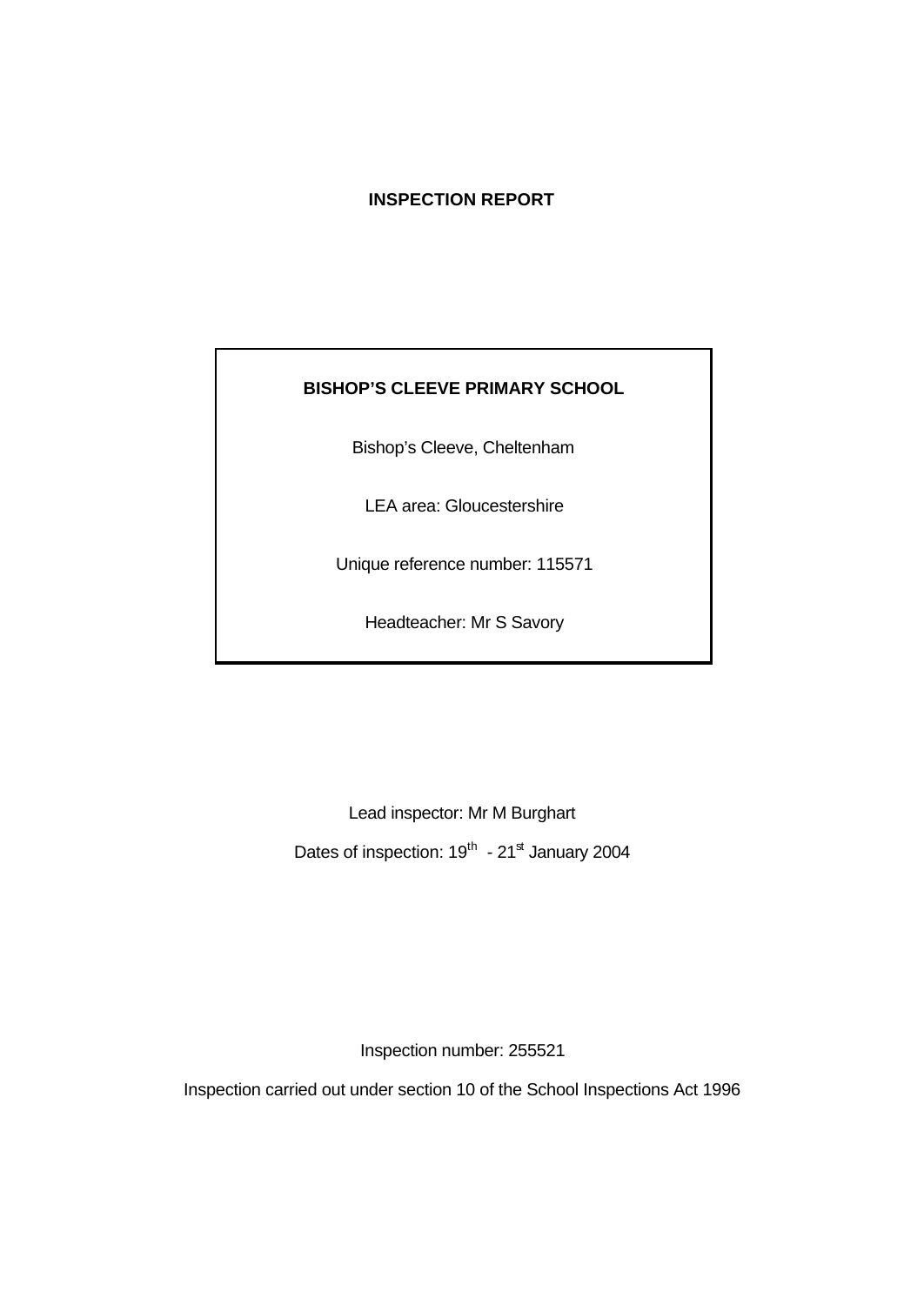#### © Crown copyright 2004

This report may be reproduced in whole or in part for non-commercial educational purposes, provided that all extracts quoted are reproduced verbatim without adaptation and on condition that the source and date thereof are stated.

Further copies of this report are obtainable from the school. Under the School Inspections Act 1996, the school must provide a copy of this report and/or its summary free of charge to certain categories of people. A charge not exceeding the full cost of reproduction may be made for any other copies supplied.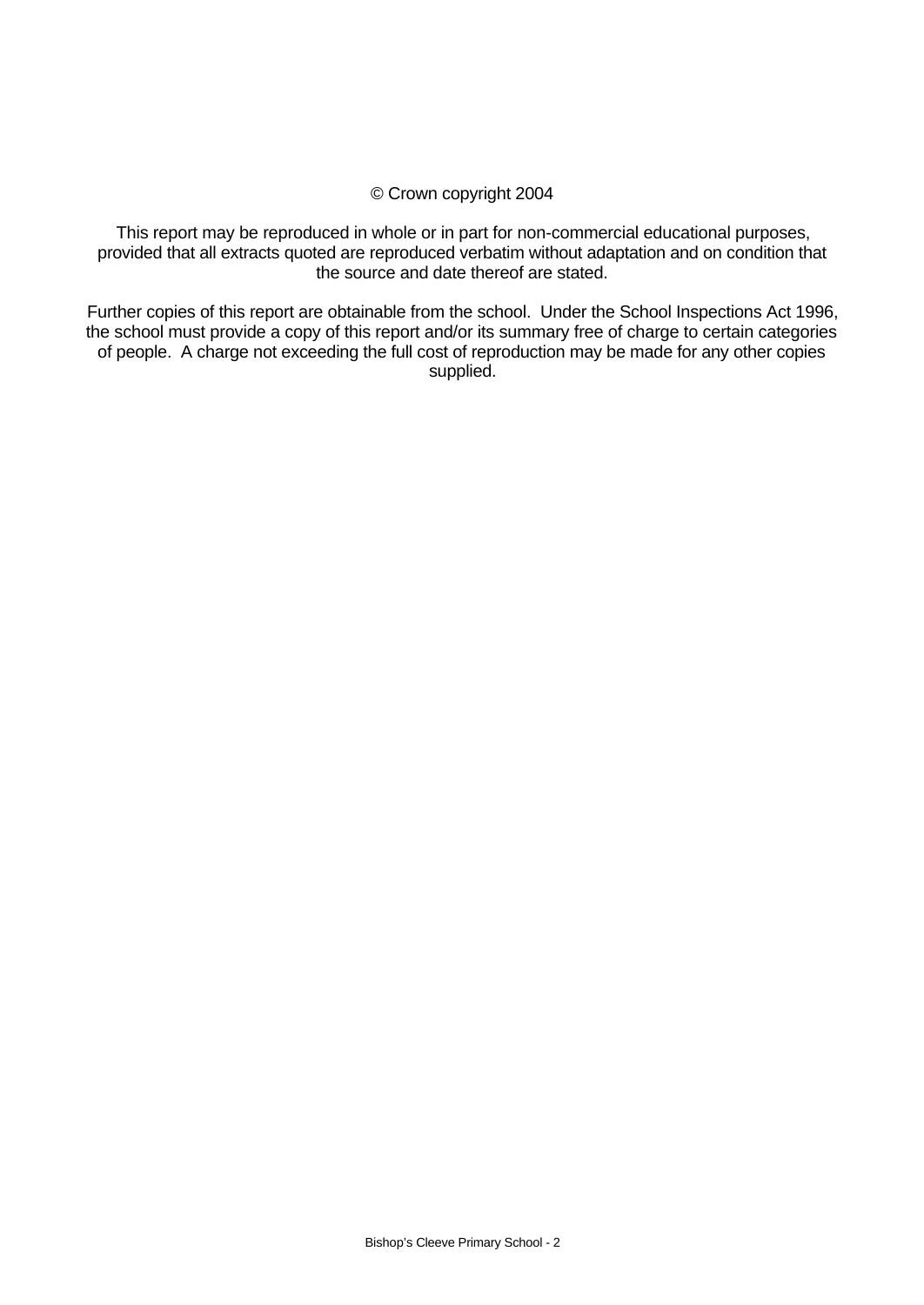# **INFORMATION ABOUT THE SCHOOL**

| Type of school:                                       | Primary                                                                 |
|-------------------------------------------------------|-------------------------------------------------------------------------|
| School category:                                      | Community                                                               |
| Age range of pupils:                                  | $4 - 11$                                                                |
| Gender of pupils:                                     | <b>Mixed</b>                                                            |
| Number on roll:                                       | 440                                                                     |
| School address:                                       | Tobyfield Rd<br><b>Bishop's Cleeve</b><br>Cheltenham<br>Gloucestershire |
| Postcode:                                             | <b>GL52 8NN</b>                                                         |
| Telephone number:                                     | 01242 673814                                                            |
| Fax number:                                           | 01242 679216                                                            |
| Appropriate authority:<br>Name of chair of governors: | The Governing Body<br><b>Rev P Challis</b>                              |
| Date of previous inspection:                          | $22nd$ June 1998                                                        |

# **CHARACTERISTICS OF THE SCHOOL**

This is a large primary school. Of the 440 pupils on roll a slightly above average proportion have special educational needs. The school has nearly completed a seven year reorganisation from a three class entry in each year to two. There remains one year group (Year 5) which is still to be reduced. The proportion of pupils joining or leaving the school at times other than in reception or from Year 6 is below average. No pupil requires extra help for having English as an additional language. The attainment of children when first entering reception is broadly average, but represents a wide range, and in some cases is well below average. During the inspection two teachers were on long term sick leave. Their classes were taken by temporary staff familiar with the school.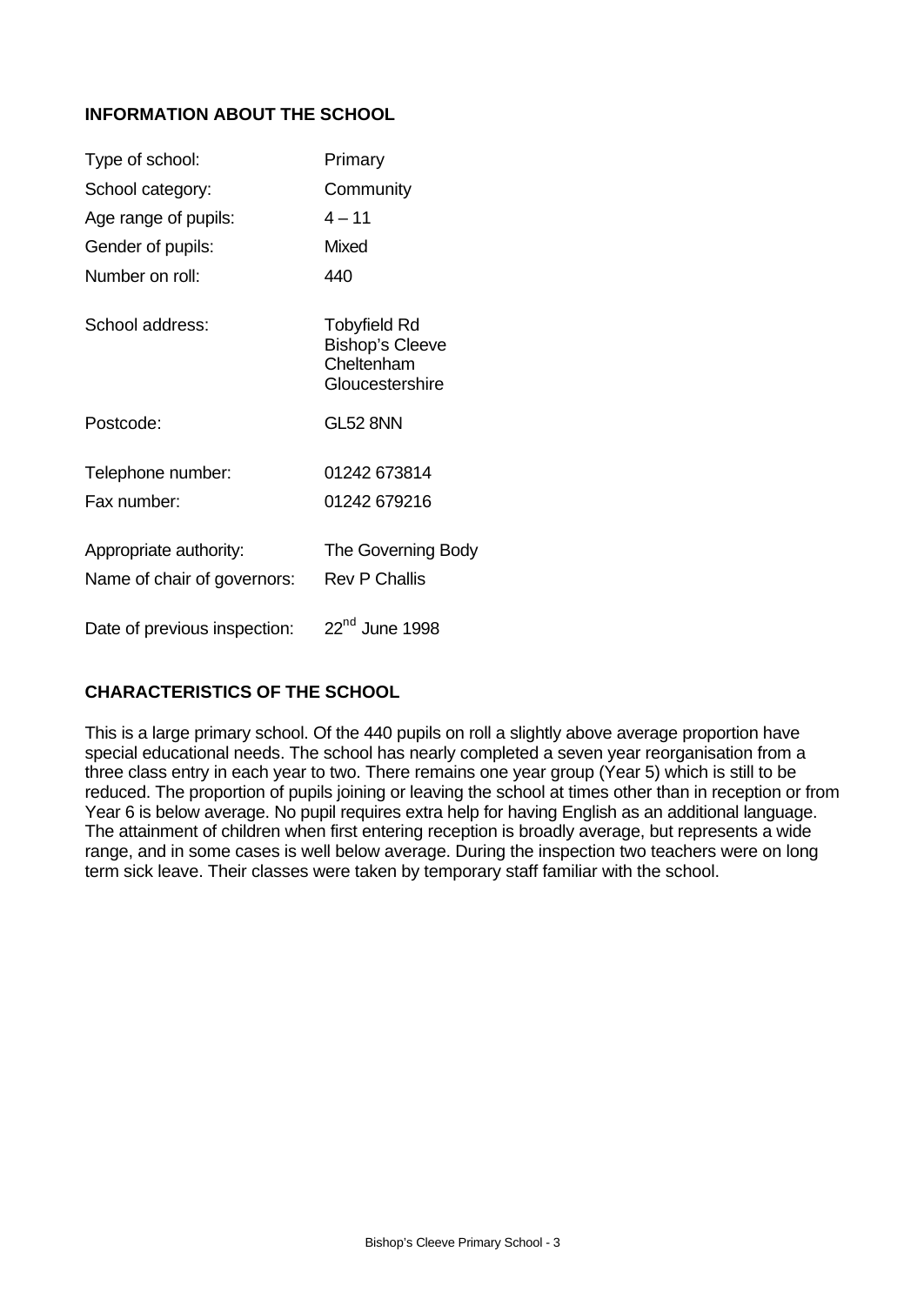# **INFORMATION ABOUT THE INSPECTION TEAM**

| Members of the inspection team |               |                | <b>Subject responsibilities</b>                                                                                                               |
|--------------------------------|---------------|----------------|-----------------------------------------------------------------------------------------------------------------------------------------------|
| 20865                          | Mr M Burghart | Lead inspector | Areas of learning for children in the<br>Foundation Stage; Information and<br>communication technology; English<br>as an additional language. |
| 9487                           | Dr F Hurd     | Lay inspector  |                                                                                                                                               |
| 30438                          | Mr R Guest    | Team inspector | English; Special educational needs;<br>Art and design; Design and<br>technology.                                                              |
| 22578                          | Mr D G Jones  | Team inspector | Science; Physical education.<br>Religious education.                                                                                          |
| 32296                          | Mr W James    | Team inspector | Mathematics; Music.                                                                                                                           |
| 27180                          | Mrs E Whiting | Team inspector | Geography; History; Personal,<br>social and health education.                                                                                 |

The inspection contractor was:

**Broomhill** Wimborne Dorset BH21 7AR

Any concerns or complaints about the inspection or the report should be made initially to the inspection contractor. The procedures are set out in the leaflet *'Complaining about Ofsted Inspections'*, which is available from Ofsted Publications Centre (telephone 07002 637833) or Ofsted's website (www.oftsed.gov.uk).

MSB Education Ltd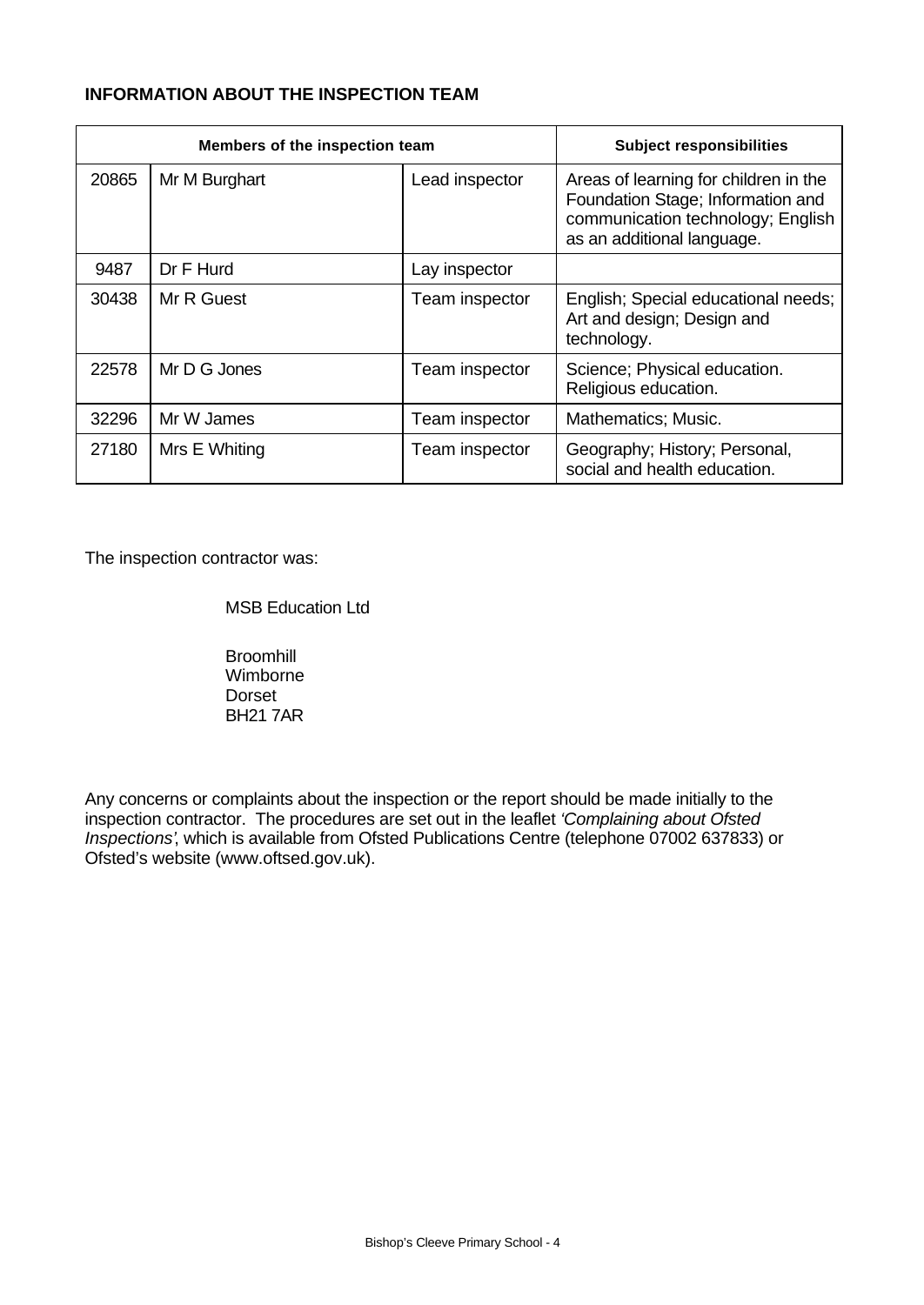# **REPORT CONTENTS**

|                                                                                                                                    | Page |
|------------------------------------------------------------------------------------------------------------------------------------|------|
| <b>PART A: SUMMARY OF THE REPORT</b>                                                                                               | 6    |
| <b>PART B: COMMENTARY ON THE MAIN INSPECTION FINDINGS</b>                                                                          |      |
| <b>STANDARDS ACHIEVED BY PUPILS</b>                                                                                                | 8    |
| Standards achieved in areas of learning, subjects and courses                                                                      |      |
| Pupils' attitudes, values and other personal qualities                                                                             |      |
| <b>QUALITY OF EDUCATION PROVIDED BY THE SCHOOL</b>                                                                                 | 11   |
| Teaching and learning<br>The curriculum<br>Care, guidance and support<br>Partnership with parents, other schools and the community |      |
| <b>LEADERSHIP AND MANAGEMENT</b>                                                                                                   | 15   |
| PART C: THE QUALITY OF EDUCATION IN AREAS OF LEARNING<br><b>AND SUBJECTS</b>                                                       | 17   |
| AREAS OF LEARNING IN THE FOUNDATION STAGE                                                                                          |      |
| <b>SUBJECTS IN KEY STAGES 1 AND 2</b>                                                                                              |      |
| PART D: SUMMARY OF THE MAIN INSPECTION JUDGEMENTS                                                                                  | 31   |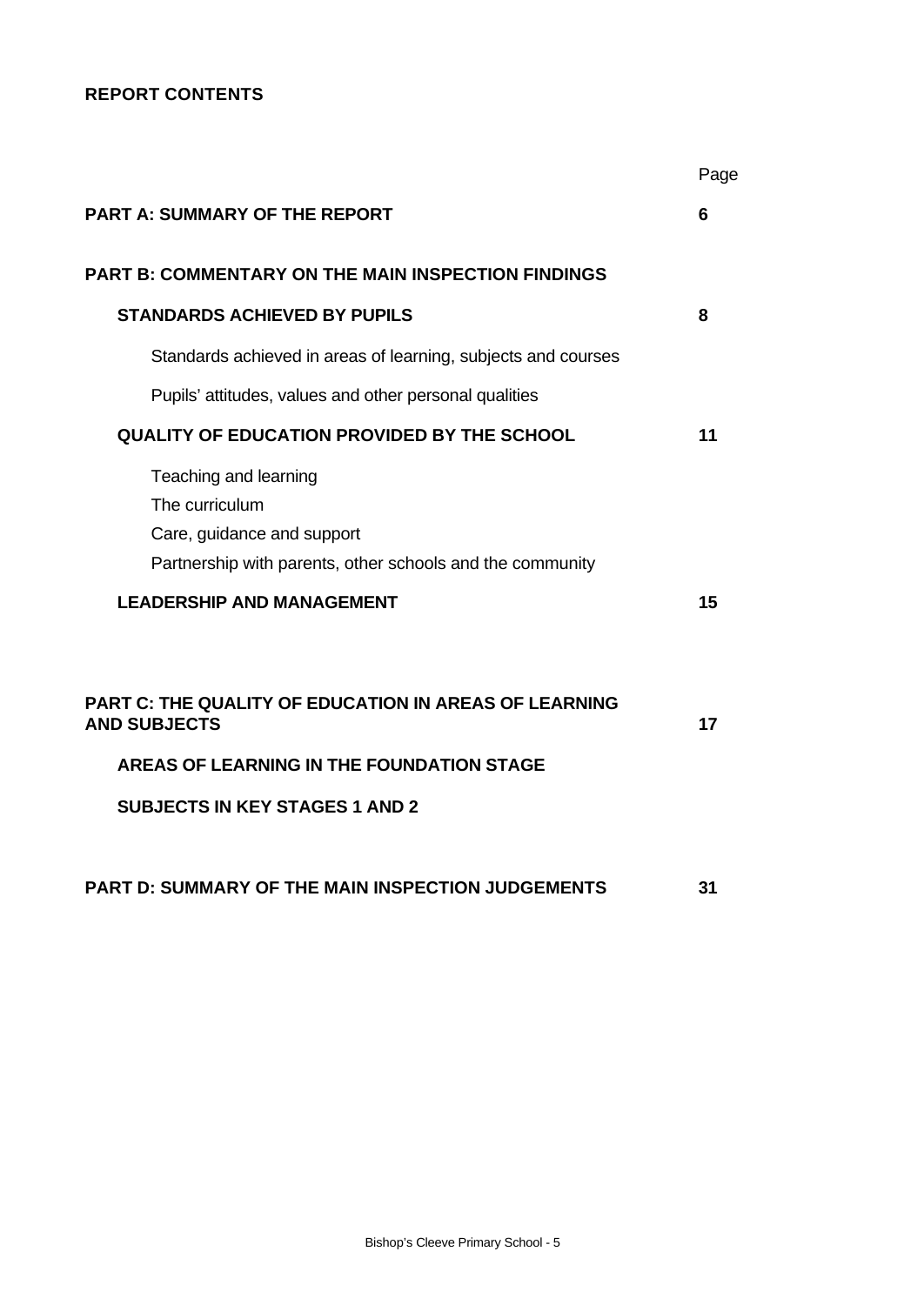# **PART A: SUMMARY OF THE REPORT**

#### **OVERALL EVALUATION**

This is a good school which gives good value for money. It continues to be a very caring school and is well thought of by parents and the community. After an unsettled period during which it reduced in size as part of local reorganisation and when standards suffered, the school has made significant improvements. Good management and effective teaching lead to pupils achieving well.

The school's main strengths and weaknesses are:

- Standards are good in literacy and numeracy throughout the school.
- Provision and support for pupils with special educational needs are very good.
- The school is very well run.
- Very good provision is made for children in the Foundation Stage (reception).
- The curriculum is broad and balanced and pupils respond well.
- Teaching is good.
- Music and pupils' spiritual development have too low a profile.

Officers of the local education authority expressed serious concerns about the quality of teaching and learning in the school in 2001 - 2002. This followed an unsettled period after the last inspection where insufficient progress was made against the five main issues raised. In the last two years this has been systematically addressed and recent rapid progress means that overall the school has made very good improvement since the last report. Provision and standards have been significantly improved, especially as required in Years 3 to 6, because of much better planning, teaching, and more effective monitoring by subject leaders. Assessment is now used well to set targets for individuals, particularly in literacy and numeracy, and for the school in general. Resources and provision for information and communication technology (ICT) are much improved and standards have been raised to the satisfactory level as a result.

| <b>Results in National</b><br>Curriculum tests at the end |      | similar schools |      |      |
|-----------------------------------------------------------|------|-----------------|------|------|
| of Year 6, compared with:                                 | 2001 | 2002            | 2003 | 2003 |
| English                                                   |      |                 |      |      |
| <b>Mathematics</b>                                        |      |                 |      |      |
| Science                                                   |      |                 |      |      |

# **STANDARDS ACHIEVED**

*Key: A - well above average; B – above average; C – average; D – below average; E – well below average Similar schools are those whose pupils attained similarly at the end of Year 2.*

The table shows that the significant improvement compared with results in 2000 (which were weak) is being maintained and in the case of English further developed. The school's performance in tests for seven year olds has been well above average in reading, writing and maths since 2001. Standards for pupils currently in Years 2 and 6 are good in English (very good in Year 6), good in maths, and satisfactory in science. This is the result of much improved provision and teaching, and better use of assessment to set targets and modify the curriculum. Standards in other subjects are satisfactory with strengths in some elements of: art, history, and personal, social and health education (PSHE). Children in the Foundation Stage make good, and often very good, progress and the vast majority are on line to achieve the goals expected by the time they are six with many doing better than this. Standards in ICT found to be poor in the last inspection are now satisfactory at the end of Year 2 and satisfactory with good features by the time pupils leave the school.

**Pupils' personal development in terms of moral and social development is good with very good features in social.** Cultural development is satisfactory overall. Pupils are helped to become mature and encouraged to act responsibly. They show good consideration and tolerance towards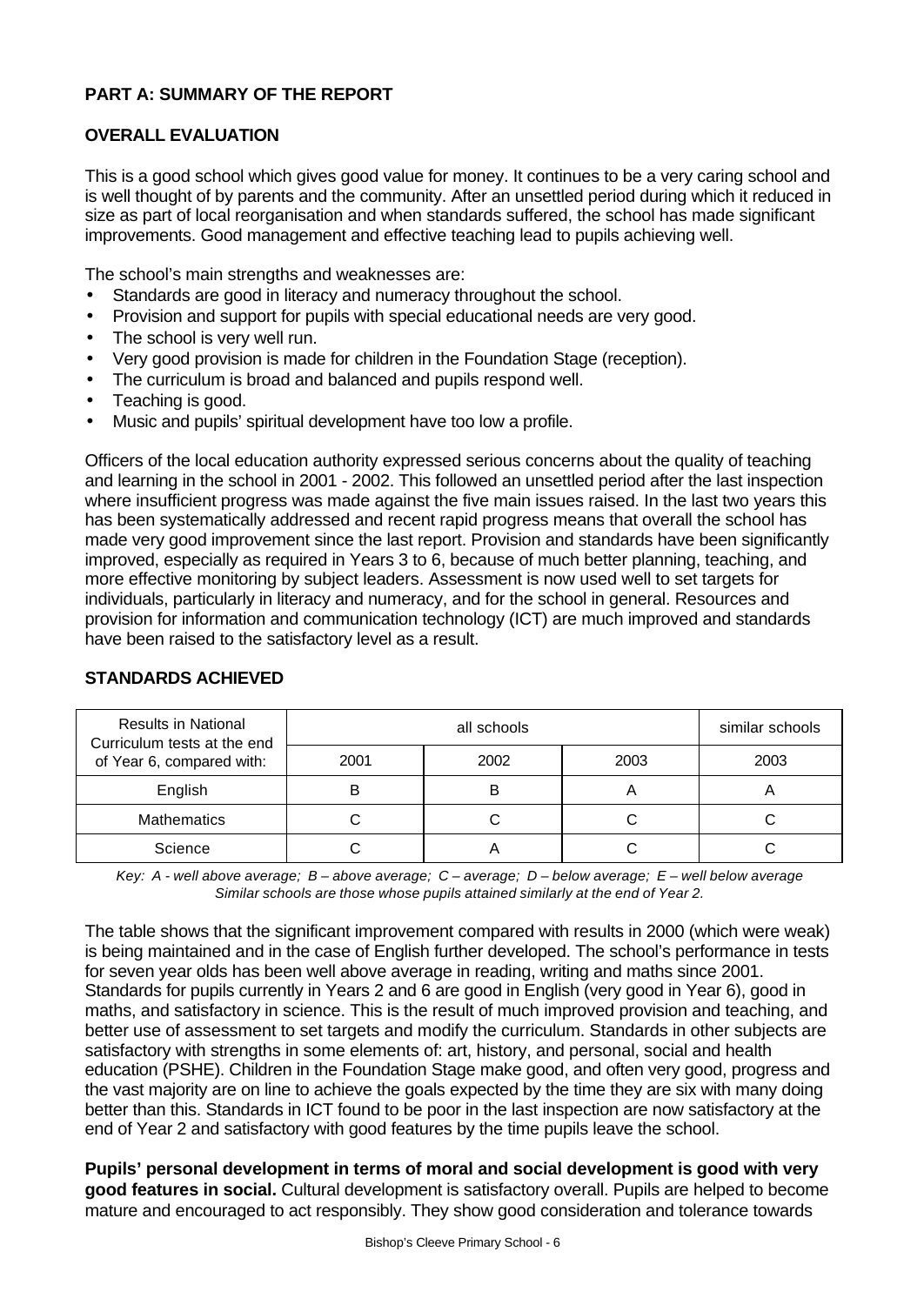other people. Although basically satisfactory there is room to provide more opportunities to enhance pupils' spiritual development. Pupils behave very well and respond well to school. The school is aware that pupils would benefit from yet more opportunities to show independence in their learning. Attendance is very good being well above the national average.

# **QUALITY OF EDUCATION**

The school provides pupils with a good standard of education. Much improved and now good planning ensures a broad and balanced curriculum. **Teaching is good with very good features.** Of the 66 lessons observed all were at least satisfactory, nearly two thirds were at least good, and almost one in four was very good. All teachers were observed unannounced on several occasions, thirteen had good lessons and eight very good. One reception lesson was excellent. Literacy and numeracy teaching is nearly always good. There are very good features in teaching generally, notably in the Foundation Stage and Year 6. Strengths are in making learning objectives clear and good questioning. Learning support workers make a positive contribution. Pupils with SEN are well taught. Areas for yet further development are in improving some teachers' confidence in ICT, and in the pace and interest of some lessons. Good planning to support higher attainers, which is effective in many lessons, is not always followed. The school takes very good care of pupils, fully includes them in all activities, and maintains good links with other schools and the community.

### **LEADERSHIP AND MANAGEMENT**

The school is very well led and managed. The head gives strong leadership and manages the staff successfully as an effective team. Senior managers, and most subject leaders, play a much improved part in whole school management, and performance management of staff is used well to bring about changes. Very good evaluation is used well to make improvements and there is a clear link between finance and priorities for curriculum development in an exemplary school improvement plan. Although because of reorganisation to reduce numbers, the school is running a licensed, deficit budget, financial management is good and money is spent wisely. Governors are well informed and very supportive. They have a clear understanding of the success of the school and make a good contribution to school development. The governance of the school is good.

# **PARENTS' AND PUPILS' VIEWS OF THE SCHOOL**

Most parents expressed positive views of the school, many of them very positive. The majority like the approachability of the school and induction arrangements. They think that teaching is good and that the school is well run. A significant minority of parents have concerns about organisation for the large Year 4 classes, and the effects of frequent changes in staffing. Most pupils like school, with favourable comments about extracurricular opportunities and how they are treated.

#### **IMPROVEMENTS NEEDED**

The school is well aware of its own strengths and weaknesses. In the context of this good school the most important things to do to improve are:

- Develop still further the quality of teaching, ensuring that pupils are always fully challenged.
- Further improve pupils' spiritual development.
- Improve opportunities to develop pupils' creativity, especially raising the profile of music.
- Continue to develop the monitoring roles of subject leaders.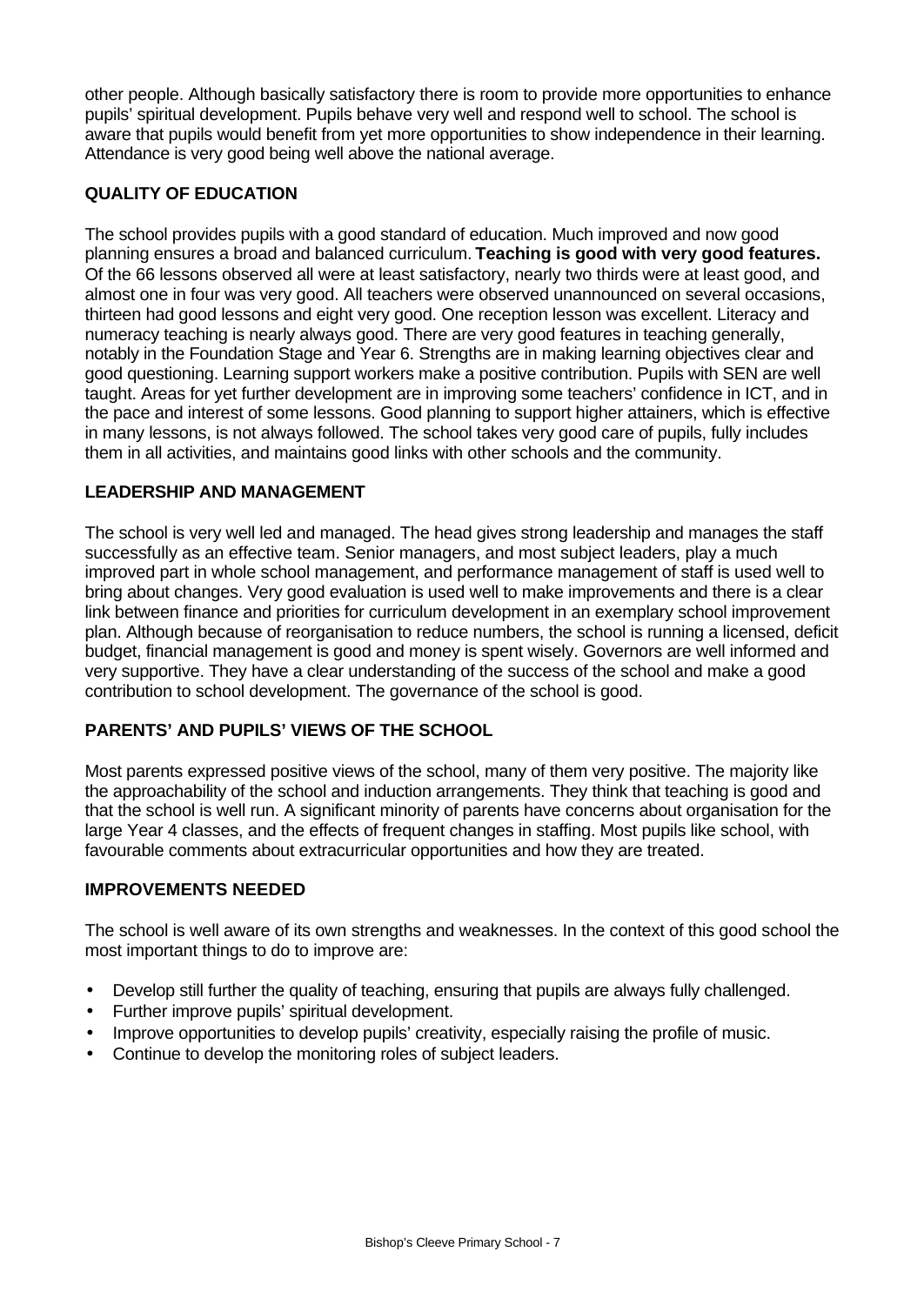# **PART B: COMMENTARY ON THE INSPECTION FINDINGS**

### **STANDARDS ACHIEVED BY PUPILS**

#### **Standards achieved in areas of learning, subjects and courses**

Standards achieved across the school are satisfactory overall. Standards are good in a variety of areas by the end of Year 6 particularly in English and mathematics. This represents an improvement since the last inspection when standards were reported as satisfactory, and a distinct improvement over weaknesses identified in national tests in the year 2000.

#### **Main strengths and weaknesses**

- Standards are very good in literacy, good in numeracy, and good in some aspects of art and history by the end of Year 6.
- Very good special educational needs provision enables pupils to achieve well.
- Effective assessment procedures, especially in English, have raised standards.

#### **Commentary**

l

# Standards in: School results National results Reading 17.5 (17.6) 17.5 (17.6) 15.7 (15.8) Writing 16 (16) 14.6 (14.4) Mathematics 18.4 (18) 18.4 (18) 16.3 (16.5)

#### *Standards in national tests at the end of Year 2 – average point scores in 2003*

*There were 58 pupils in the year group. Figures in brackets are for the previous year*

#### *Standards in national tests at the end of Year 6 – average point scores in 2003*

| Standards in:      | School results | National results |  |  |
|--------------------|----------------|------------------|--|--|
| English            | 28.4 (27.8)    | 26.8(27)         |  |  |
| <b>Mathematics</b> | 27.4 (26.9)    | 26.8 (26.7)      |  |  |
| Science            | 29.2 (29.8)    | 28.6 (28.3)      |  |  |

*There were 67 pupils in the year group. Figures in brackets are for the previous year*

1. At time of the last inspection by the end of Year 2 pupils were achieving above average standards in English and maths, and average standards in science. Standards reached by higher achieving pupils were in line with national averages. By the end of Year 6 all standards were in line with expectations except in information and communication technology where they were well below what was expected.

2. The good standards achieved by pupils by the end of Year 6 in English and maths now represent good improvement. In foundation<sup>1</sup> subjects by the end of Year 6 standards in history and art are now satisfactory with good features; an improvement from the last inspection. All other subjects reflect satisfactory standards, including ICT, where significant improvements have been made. Standards in religious education meet the requirements of the locally agreed syllabus.

3. By the end of Year 2 pupils achieve above average standards in English and mathematics and average standards in science. This is similar to the findings of the last inspection. Standards in writing in the current Year 2 are not at present above expectations and the school expects a slight

 $1$  Foundation subjects are art, design and technology, geography, history, music and physical education.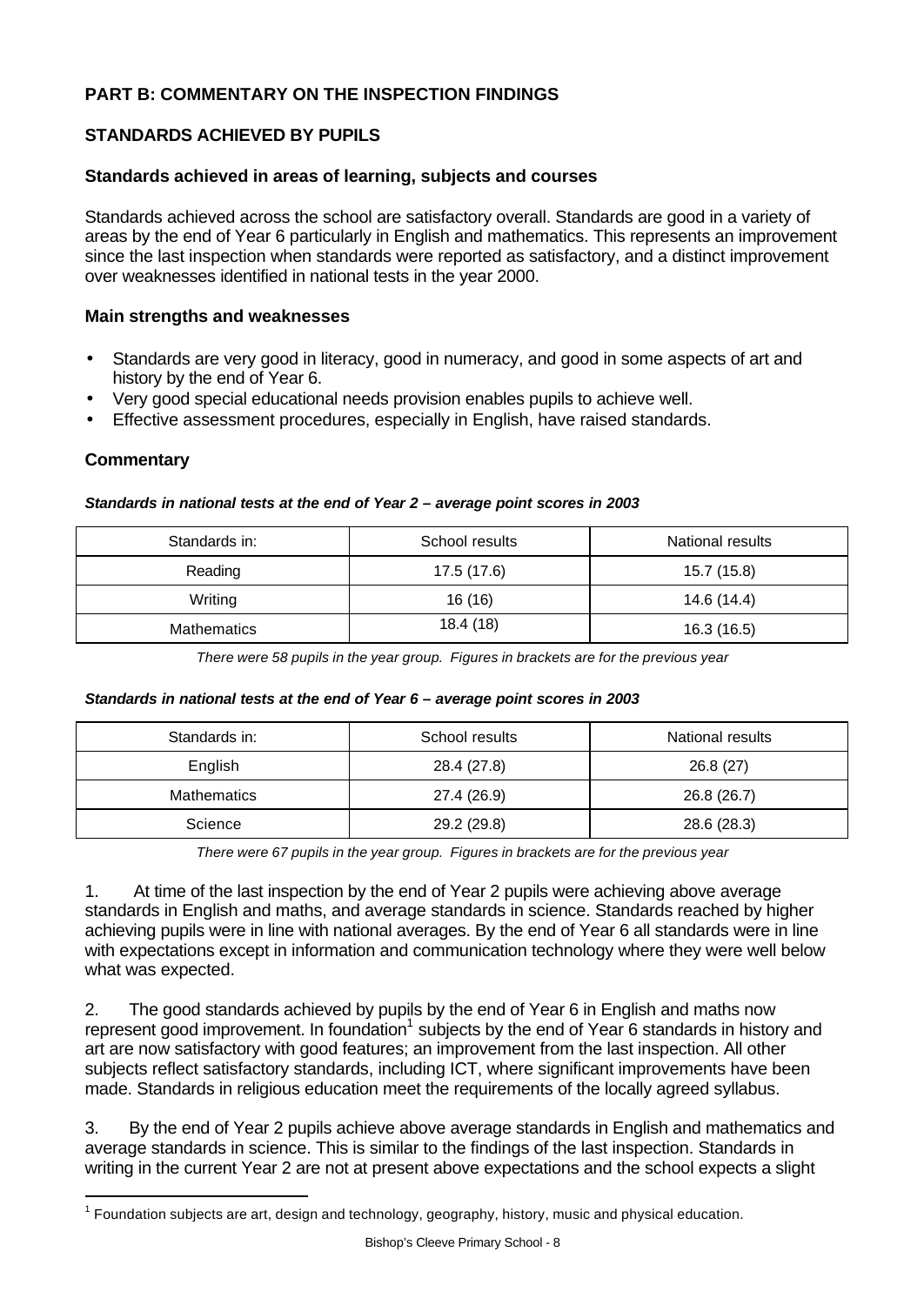reduction in attainment for pupils aged seven at the end of this year. Results over time and a scrutiny of last year's work reveal that above average standards are maintained over time in English. Whilst in music and religious education pupils achieve satisfactory standards, these were noted as being above expectations at the last inspection. All other subjects meet expectations by the end of Year 2.

4. The school carefully sets challenging targets in English, maths and science (core subjects) based on individual tracking of pupils' achievement, which is especially thorough in English. The school is committed to a continuing drive to raise standards, but in some lessons good planning is not always followed to challenge and interest pupils capable of higher attainment.

5. Standards have recently been improved in the school by a very thorough approach to assessment at both year group and individual levels. This has supported careful analysis of pupils' educational needs and is reflected in planning and teaching.

6. In this inclusive school the relative underachievement in mathematics by girls has been recognised and the school is actively pursuing a course to rectify this. Whilst achievement continues to be above expectations in core subjects by the end of Year 2 and many pupils make good progress, there is evidence to suggest higher attaining pupils could achieve even higher standards if the challenge for them was as appropriate as the carefully prepared targets for pupils with special educational needs.

7. Very thorough identification and support procedures for pupils with special educational needs, coupled with significant expertise of the SEN senior manager, has a significant effect on enabling special educational needs pupils to achieve well.

### **Pupils' attitudes, values and other personal qualities**

Pupils have good attitudes to school and learning. Their behaviour is very good and they form very good relationships. Attendance is very good.

#### **Main strengths and weaknesses**

- The high standard of attendance is a considerable aid to learning.
- Pupils' behaviour nearly always meets the very high expectations of teachers.
- Pupils willingly accept responsibility and try their best to be a credit to the school.
- The 'Buddy System' linking older and younger children is very successful.
- Pupils have a satisfactory knowledge of their own, and others', cultural traditions.

#### **Commentary**

#### *Attendance in the latest complete reporting year (%)*

| Authorised absence |     | Unauthorised absence |     |
|--------------------|-----|----------------------|-----|
| School data        | 4.5 | School data          |     |
| National data      |     | National data        | 0.5 |

*The table gives the percentage of half days (sessions) missed through absence for the latest complete reporting year.*

8. Attendance is now very good, an improvement since the last inspection. Nearly all pupils arrive promptly. The school's procedures for monitoring attendance are good. However, procedures would be very good with a more rapid follow-up of unexplained absences.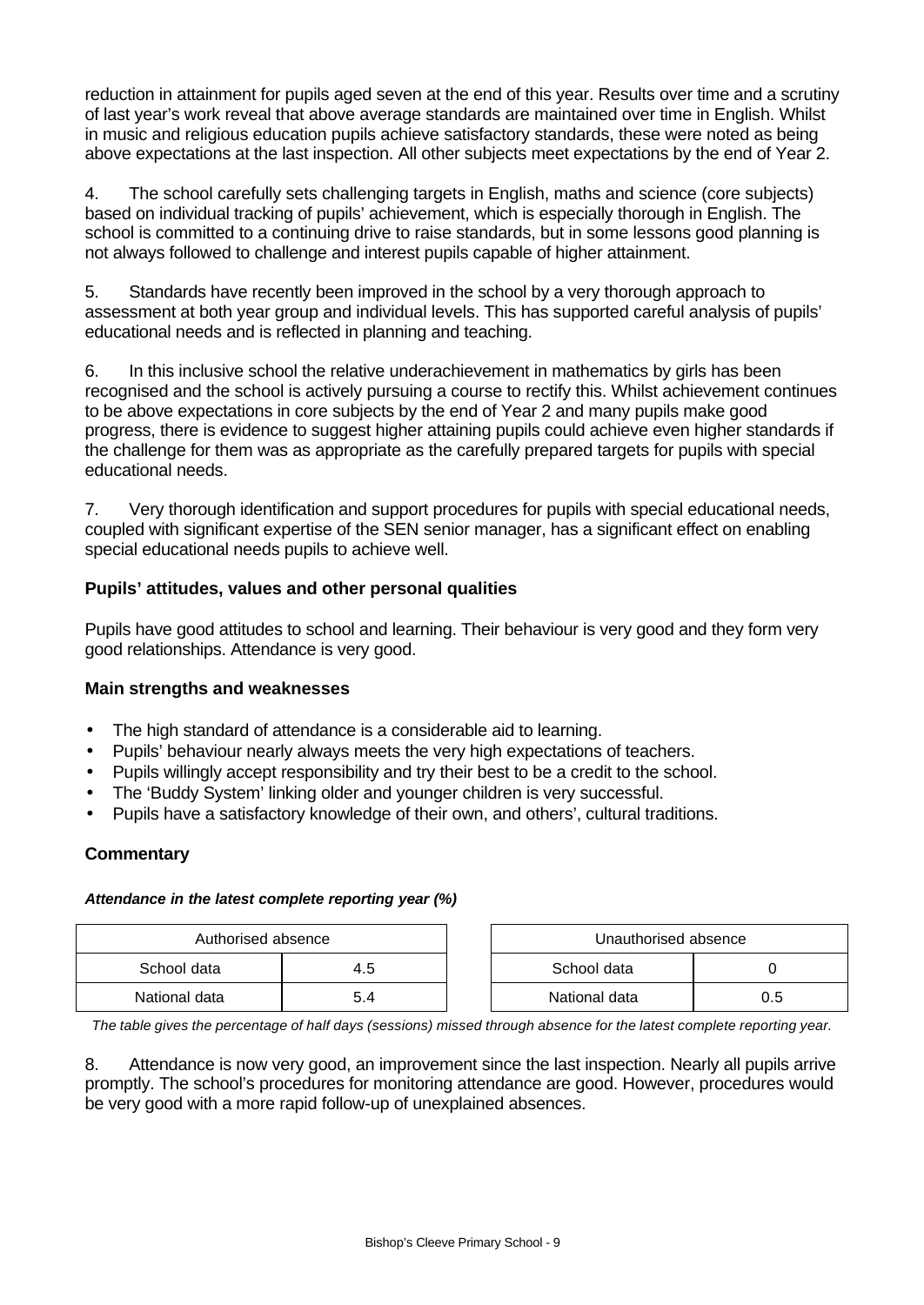#### *Ethnic background of pupils Exclusions in the last school year*

| Categories used in the Annual School Census | No of pupils<br>on roll | Number of<br>fixed period<br>exclusions | Number of<br>permanent<br>exclusions |
|---------------------------------------------|-------------------------|-----------------------------------------|--------------------------------------|
| White - British                             | 427                     |                                         |                                      |
| White - Irish                               |                         |                                         |                                      |
| White – any other White background          |                         |                                         |                                      |
| Mixed – White and Black African             |                         |                                         |                                      |
| Mixed - any other mixed background          |                         |                                         |                                      |
| No ethnic group recorded                    |                         |                                         |                                      |

*The table gives the number of exclusions, which may be different from the number of pupils excluded.*

9. The very good relationships between older and younger pupils are a strength of the school. Playtimes are orderly, despite the lack of toys and play equipment. Pupils move around the school sensibly, and sit quietly in assemblies. No unsatisfactory behaviour was observed during the inspection, even in lessons which offered little to keep pupils interested. In the best lessons attitudes and behaviour were very good or excellent. Pupils understand their targets in English and mathematics. They enjoy taking responsibility when it is offered to them. They respect the rights of others, and know right from wrong.

10. Provision for pupils' spiritual development, judged to be satisfactory at the time of the last inspection, remains basically satisfactory. Spirituality is generally incidental across the curriculum rather than coherently planned. Assemblies include the telling of stories from the Bible and other religious texts. Whilst this contributes to the spiritual awareness of pupils, opportunities for reflection are often missed and the potential to raise awareness, for example through music, is undervalued.

11. Social development is very good throughout the school and is a significant feature in most lessons. Pupils in all classes are encouraged to work in pairs and small groups. In a maths lesson for example, Year 6 pupils worked in pairs to measure angles. In reception classes, children are paired with older pupils who act as reading buddies and there are many opportunities for shared experiences through play.

12. Older pupils in Years 5 and 6 are able to become monitors and prefects. This gives them responsibility for looking after younger pupils as they move around the school. Year 6 pupils are able to explain their roles very clearly and coherently to visitors. They are welcoming to visitors, are happy to discuss class work, and they talk proudly about their school.

13. The very recently constituted school council contributes to pupils' social development, with representatives from all Years 3 to 6 classes participating. Years 1 and 2 classes are not represented however, and there is less opportunity for these pupils to contribute their views.

14. Moral development is good. Pupils have a strong perception of what is right and wrong, and how actions can impact on the wellbeing of others. Parents believe that the school promotes good attitudes and values. Christian values are promoted in a broad sense, with respect for other religions and cultures.

15. The attitudes and behaviour of pupils in lessons was judged to be very good, and during the inspection no inappropriate behaviour was observed. Adults in the school act as very good role models for pupils, successfully promoting honesty and fairness.

16. Pupils are trustworthy in carrying out jobs in class. For example, pupils showed strong interest and self-motivation developing a plan for writing on myths and legends in Year 5 whilst the class teacher was occupied elsewhere in the room. Pupils with special educational needs have very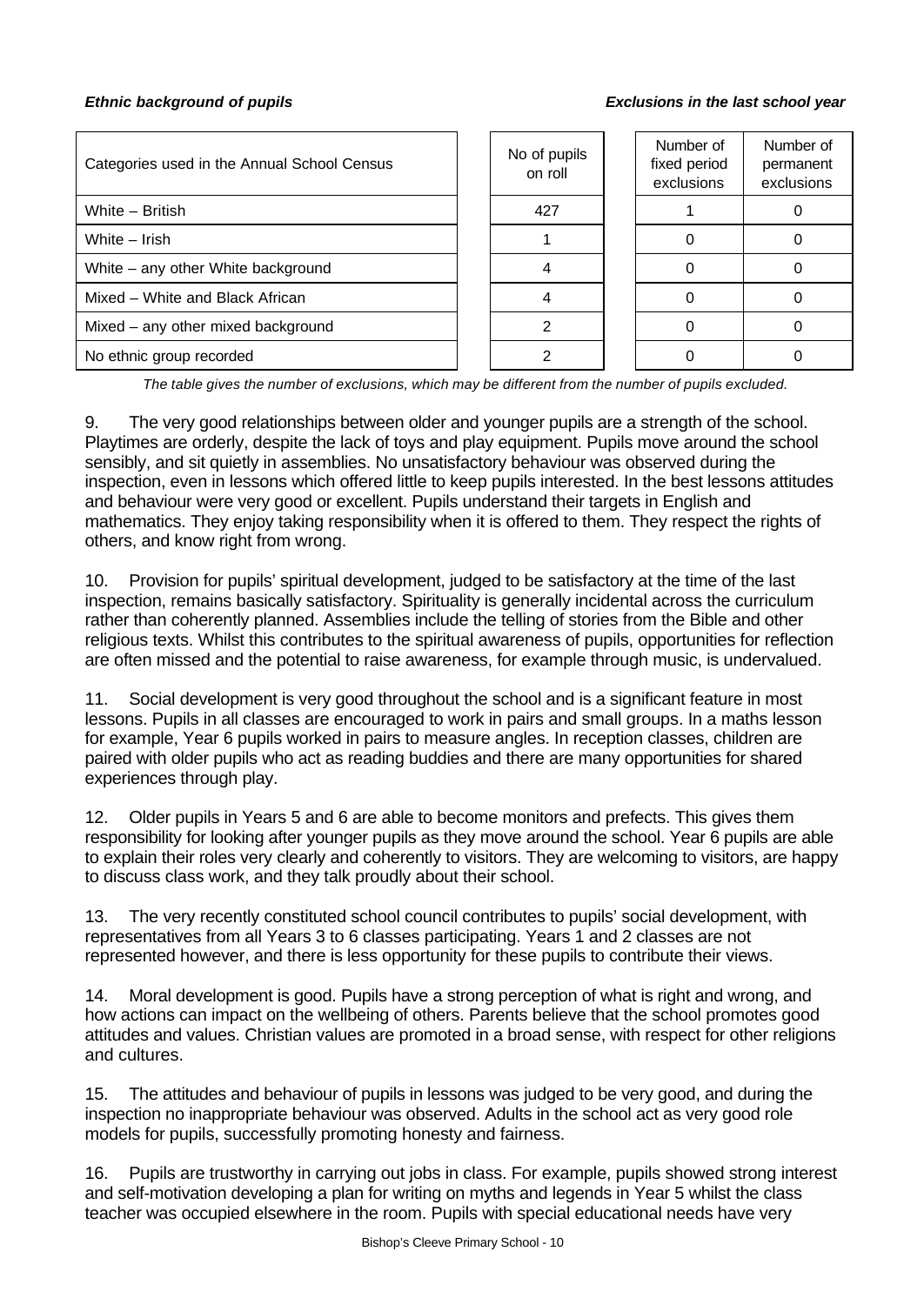positive attitudes to learning. This is because they have relationships of considerable trust with members of staff and are usually highly motivated by them. However, opportunities for pupils to work more independently on work-related tasks seldom extend beyond the classroom and this is an area for further development.

17. The school has strong links with the local community and promotes cultural awareness satisfactorily through school events, such as 'International Week' and activity weeks, which include story tellers and musicians. Broadening multicultural provision is a priority in the school development plan.

# **QUALITY OF EDUCATION PROVIDED BY THE SCHOOL**

**The school provides pupils with a good standard of education.** This has been much improved through considerably better planning and teaching and the overall quality of management. Most progress appears to have been made in the last two years.

### **Teaching and learning**

The quality of teaching, and consequently pupils' learning, is good. Lesson observations and a review of pupils' work past and present confirm that teaching is effective in helping pupils to achieve at least satisfactorily and in many cases well. This is a considerable improvement over the last inspection, especially for Years 3 to 6.

#### **Main strengths and weaknesses**

- Teaching in reception is always good, frequently very good, and occasionally excellent.
- Good planning underpins good teaching throughout, notably in literacy and numeracy which are well taught as a result.
- Year 6 teaching is a strength of the school.
- Staff use questioning effectively to probe and prompt pupils' understanding.
- Learning support workers make a valuable contribution to the quality of teaching.
- Some lessons lack pace and do not stimulate pupils sufficiently, especially those who are potentially higher attainers.

# **Commentary**

*Summary of teaching observed during the inspection in 66 lessons*

| Excellent | Very good | Good     | Satisfactory | Unsatisfactory | Poor | Very Poor |
|-----------|-----------|----------|--------------|----------------|------|-----------|
| (2%)      | 14 (21%)  | 27 (41%) | 24 (36%)     |                |      |           |

*The table gives the number of lessons observed in each of the seven categories used to make judgements about lessons; figures in brackets show percentages.*

18. The last report found teaching to be satisfactory overall, but judged teaching for Years 3 to 6 as having weaknesses justifying key issues for improvement. This situation has been very successfully addressed and teaching is now judged as good. Scrutiny of documentation and reference to results of national testing show that improvements have been principally achieved in the last two years and are still ongoing. The most influential factor is the development of curriculum planning which now identifies not only what is to be taught, but clearly shows learning objectives which are very effectively communicated to pupils and support staff. These provide lessons with good focus and act as very good targets and reference points to judge progress by. Relationships between pupils and staff continue to be at least good and these make a significant contribution to learning.

19. All teachers were observed unannounced on a variety of occasions by a variety of inspectors. Thirteen teachers had at least one good lesson and eight had very good. One excellent lesson was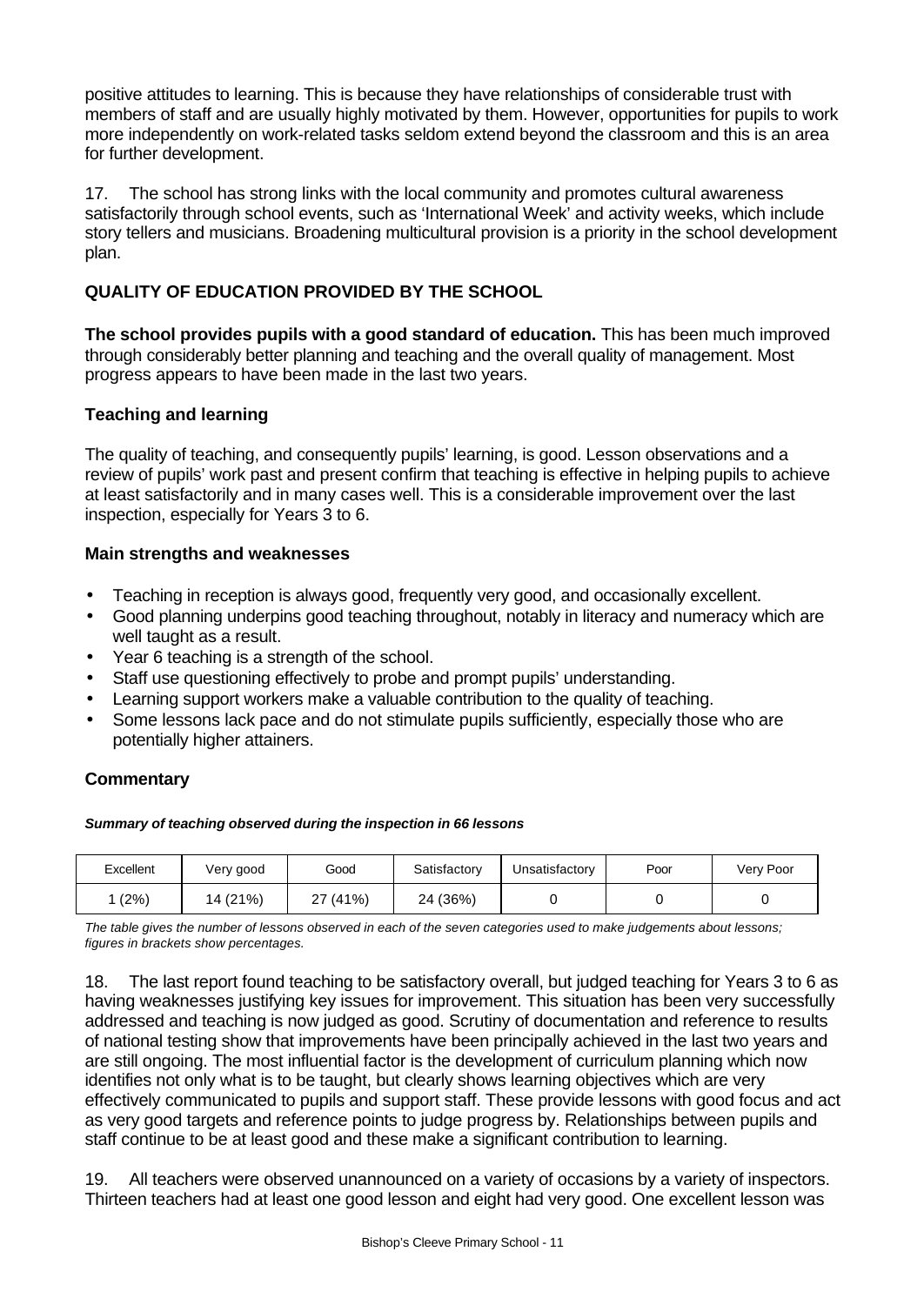seen in reception. That no lessons were judged formally as unsatisfactory is a credit to the school, especially as officers of the local education authority had found there to be significant weaknesses in teaching in some areas as recently as 2002. A rigorous system of performance management of staff as part of an effective appraisal process plays a major part in developing the quality of teaching.

20. Developments to assessment procedures and the use of data to make improvements enhance teaching in the core subjects of English, maths and science. These are being used as successful models in other subjects: for example ICT to raise standards. However, the school appreciates that there is still more to do to establish how well pupils are doing in some areas: for example music and art.

21. The school's renewed commitment to learning through experience, strongly focused on structured play, is very skilfully turned into successful practice in reception. Here teaching is always at least good and more often very good. This results in children achieving well and making rapid progress, especially in their personal, social and emotional development, communication skills, and mathematical development. This, and the consistently good and frequently better, teaching in some Year 5 and all Year 6 lessons are substantial strengths of the school and confirm the good value added to pupils' education indicated by national test results.

22. Statistics from lesson observations indicate that in a turnaround since the last inspection teaching is more effective in Years 3 to 6 than in Years 1 and 2. In a minority of lessons observed which were satisfactory overall, pupils were not well challenged and did not have enough to do (especially those identified as more able and gifted). To the school's credit behaviour did not suffer but pupils were seen to lose interest and drift off task. For example in Year 2 and Year 5 PE lessons pupils were not active enough and learnt few new skills; and in a Year 1 science lesson pupils were not extended in their scientific awareness with the session concentrating too much on literacy rather than science with pupils left uninspired. The school's intention to develop its planning in line with the government's Primary Strategy<sup>2</sup> is partly designed to find ways of making learning more fun. In the case of Years 1 and 2 this could mean making use of activities such as themed role play and drama, already used effectively in reception. Together with the need, that the school is already aware of, to improve the knowledge and understanding of some staff in subjects such as ICT, these are areas of teaching for improvement.

23. The school has a slightly higher than national average proportion of pupils identified as having special educational needs. Support and teaching for these pupils are very good, especially those with a statement of special educational need. All learning support workers are fully aware of pupils' carefully agreed targets and are effective in helping these pupils achieve well. Pupils are made aware of their own individual targets, especially relating to literacy, and they take pride in achieving them.

# **The curriculum**

The overall provision for the **curriculum is judged to be good** and this has improved since the previous inspection.

# **Main strengths and weaknesses**

- Provision in literacy, and the development of literacy across the curriculum, are good.
- ICT provision has been improved considerably.
- The planning of the curriculum is a strength.
- Provision for SEN pupils is very good.
- The use of assessment is good in English, maths and science.
- **Music has too low a profile in the school.**

 2 The Primary Strategy encourages schools to look for ways to further enrich the curriculum to redress any loss of balance which may have resulted from an emphasis on literacy and numeracy.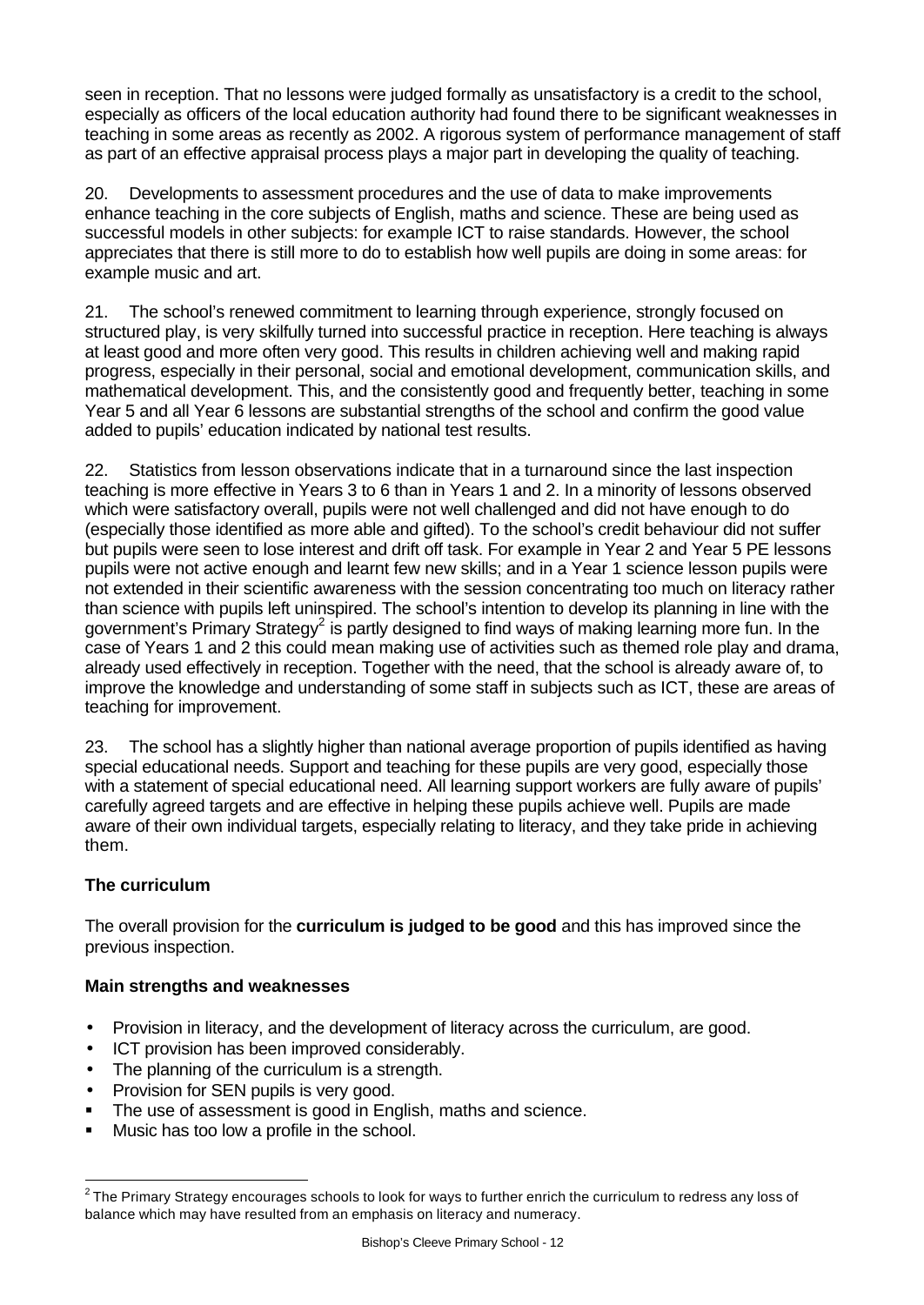ß The monitoring of the curriculum is in its infancy and needs to be further developed and evaluated effectively. There is a lack of focused leadership in some subjects.

# **Commentary**

24. The school has made good progress in recent years in addressing the key issues from the last inspection mainly, the provision of ICT, planning, and attainment in mathematics.

25. The curriculum is well planned and as a consequence lessons are focused and teachers' subject knowledge overall is good. The use of learning objectives was a feature of all observed lessons and as a result pupils were clear about learning intentions. The school provides a well balanced curriculum that is both inclusive and strives to be true to 'Excellence and Enjoyment' the Primary Strategy. Music is an area that requires further development and the school recognises that it should have a higher profile. The school builds well on the very good provision provided in the Foundation Stage, which prepares children well for entry into the National Curriculum.

26. Literacy in the school is a strength and there is a focus on literacy in other curriculum areas. This is well planned and often well delivered allowing children to enrich their experience and gives more meaning to the purpose of an activity. The use of ICT has made significant improvements recently and there are systems in place to maintain and develop the provision further. There has been a sustained focus on mathematics, which has been accompanied by an improvement in pupils' achievement, and this is no longer a key issue for the school.

27. The monitoring and evaluation of the curriculum has improved with systems in place to enable targeted curriculum areas to be developed. These systems should be extended to the full curriculum, building on the work that is being undertaken in English, maths and ICT. This is an area that has been identified by the school. The importance of this process is recognised as a way to improve achievement and standards in all areas of the curriculum.

28. There is a lack of focused leadership in some subject areas. The management of the school is aware of this and is currently identifying strong role models within the school who can offer direction and support.

29. The provision for SEN pupils in the school is very good. Teachers have a well developed understanding of pupils' needs and the effective use of learning support workers has an important impact on pupils' learning.

30. The curriculum has satisfactory opportunities for enhancement, with a range of events that support learning, including links with the secondary school.

31. Evidence from the inspection illustrates that the provision for homework is good, it is well supported by parents, and pupils have a clear understanding of its purpose.

32. The provision of extracurricular activities is very good. There is a range of activities that take place both after school and at lunch times. The school has a commitment to the quality of opportunity and innovation. This was highlighted during the inspection with the inclusion of Italian organised to allow as many pupils as possible in Years 5 and 6 access to a modern foreign language.

# **Care, guidance and support**

**Provision for pupils' care, guidance and support is very good overall.** The provision for support, advice and guidance based on monitoring is very good. The involvement of pupils through seeking, valuing and acting on their views is satisfactory.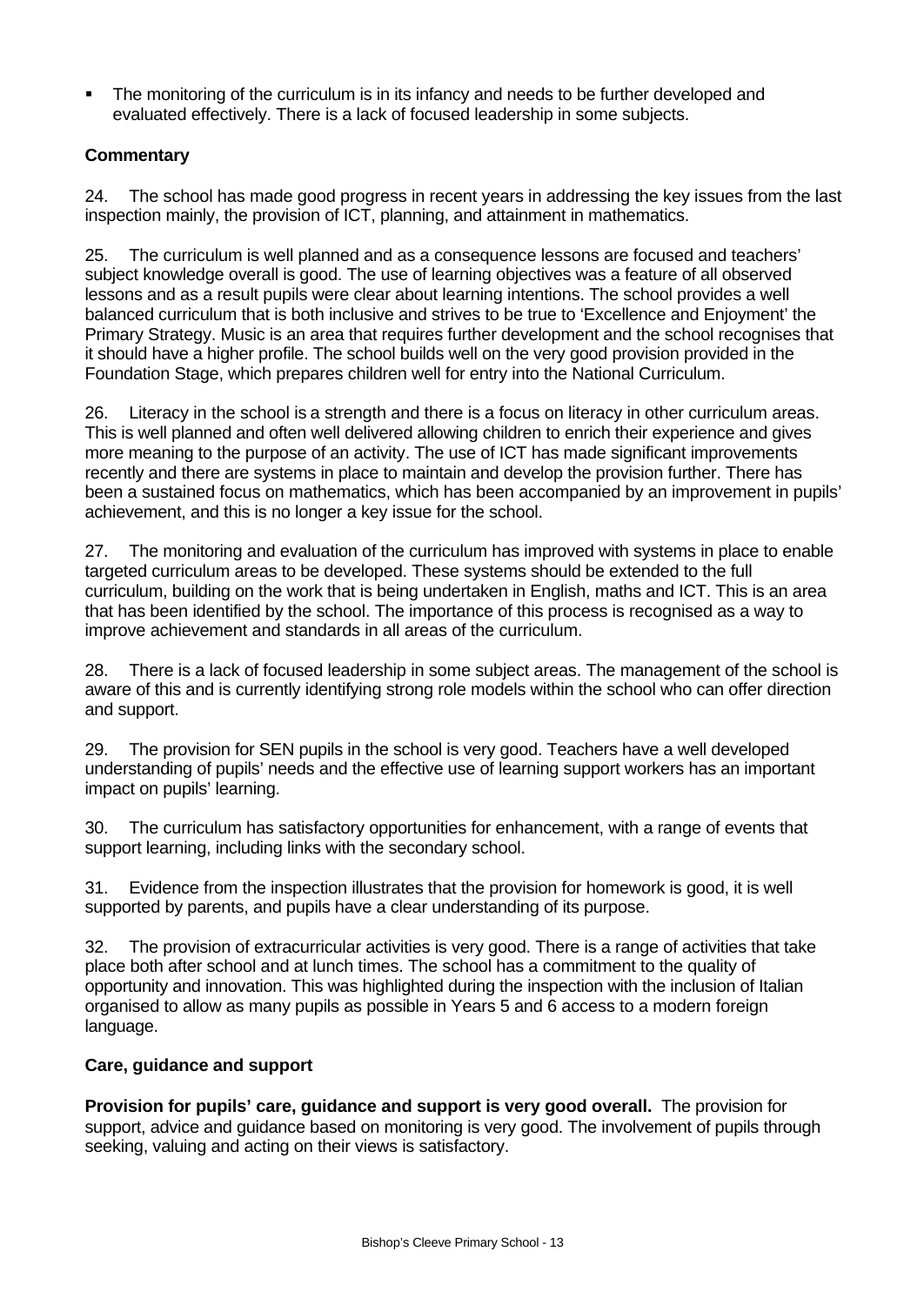#### **Main strengths and weaknesses**

- Health and safety issues and risk assessment are very well managed by the governing body.
- The very good relationships between staff, pupils and their families ensure that pupils always have someone they trust to turn to for advice and support.
- Induction arrangements for new pupils are good overall and very good for the youngest children.
- The recent establishment of the school council is a valuable step towards the greater involvement of pupils in the development of their school.

#### **Commentary**

33. Provision for special educational needs pupils is very good. Whilst teachers have a good understanding of pupils' needs, they in turn have the support of a very knowledgeable and competent manager who supports and advises them with any difficulties. In particular pupils with statements of special educational needs enjoy very positive curriculum support. Very good awareness of all staff involved with the educational needs of these pupils ensures curriculum access and progress.

34. The school provides a very high level of care, as at the time of the last inspection. Twenty-one members of staff have first aid qualifications, and there is a dedicated medical room. The site is now secure and the school has no problems with unauthorised intrusions out of hours, or vandalism. Great care is taken to ensure the safety of pupils and staff in school and during visits.

35. Pupils' learning is well supported through monitoring, and those with special needs have particularly good provision. The strong links with the nearby playgroup, and the detailed programme of visits and special events for new reception children, ensure that they quickly settle in to school life, something much appreciated by their parents. The newly formed school council currently only has members from Years 3 to 6, but all classes now have class councils through which pupils are learning to put forward suggestions for school improvements. School councillors will be taking part in the interview process for a new deputy headteacher.

#### **Partnership with parents, other schools and the community**

**Links with parents are very good**; links with the community and educational links with other schools are good.

# **Main strengths and weaknesses**

- Parents believe the school has high expectations of their children, who make good progress and behave well.
- Parents are very supportive of the school through the Parents' Association and through the help they give in other ways.
- The school gives parents plenty of helpful information about their children's activities and progress.
- The school provides an important focus for community activities in Bishop's Cleeve.
- It works closely with its educational partners, in particular with the Cleeve School.

# **Commentary**

36. Most parents feel the school is very welcoming: the friendly office staff provide the first point of contact and can often solve parents' problems. Teaching staff are readily available for informal consultation, and parents are confident that any difficulties will be swiftly and courteously dealt with. "You feel it's *your* school, not just the children's." Some parents would like more information on the modern primary curriculum, and many would like to see their children in drama productions. Some feel that very bright children are not sufficiently challenged. Parents are kept well informed through frequent newsletters and a website. The prospectus and governors' report fulfil statutory requirements. Parents like the format of pupils' annual reports, although the quality varies, some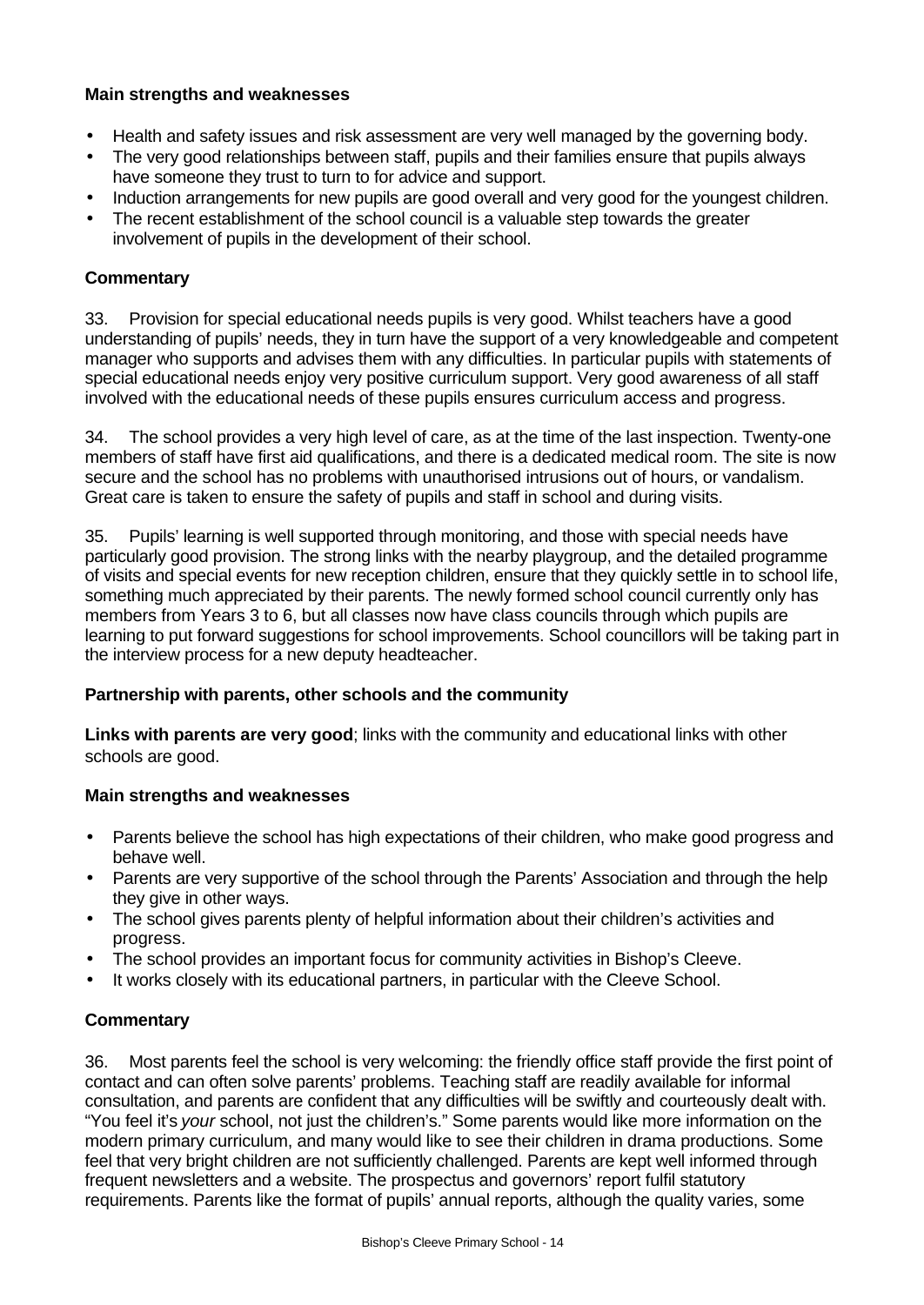using too much educational jargon, and some reporting more on the curriculum covered than on pupils' progress. There are always parents ready to help with visits and transport to sporting events, and about fifteen regularly come in to school to help in class.

37. The Parents' Association raises about £7,000 to £10,000 annually, a significant contribution to the school's budget. The Bonfire Night celebration and fairs it organises are important events for the whole community, attracting attendances in the thousands. Pupils raise money for local charities, and have a close link with a home for the elderly, and with the parish church. A nearby supermarket has helped the school with vouchers for computer equipment, and is regularly used as a resource to support learning. Local businesses provide raffle prizes and some sponsorship for equipment. Many local organisations use the school's premises for meetings. The school works closely with its secondary partner, the Cleeve School. Older pupils regularly use its resources and specialist teaching: transition arrangements are well established and support pupils well. The school works closely with neighbouring primary schools to share expertise and training, and pupils participate in sporting and musical events.

# **LEADERSHIP AND MANAGEMENT**

The quality of the leadership of the headteacher is **very good**. The school is well managed.

### **Main strengths and weaknesses**

- The leadership and management of the headteacher are very good.
- The leadership of key subject and area leaders is very good.
- The school improvement plan is exemplary.
- The school uses performance data very well as part of its very good self-evaluation process.
- Governors are aware of the strengths and weaknesses of the school and support it well.
- The school has an agreed deficit budget which has been licensed by the local authority.

# **Commentary**

38. The governance of the school is good. The governors have a good understanding of the strengths and weaknesses of the school and take an active role in school life, giving good support to the senior managers. Governors monitor the nature of school policies and challenge the senior managers from a well informed position.

39. The leadership and management of the headteacher are both very good. Over the recent past, the school has been well guided by the drive and vision of the head. Through him, the school has set high expectations of both pupils and staff. There is now a very positive climate for learning, which focuses on improvement and the achievement of all pupils. The headteacher's commitment, along with the staff, to full integration of all pupils, promotion of equality and concern for the needs of individuals, is very good.

40. Key subject leaders in English, mathematics, science, ICT, special educational needs and the Foundation Stage, have provided very good in-school training and work well with the headteacher in supporting the raising of standards and the development of the curriculum. Other curriculum leaders have had training, but have not all made the most of opportunities to monitor their subjects across the school.

41. The school improvement plan is an exemplary document and gives the further development of the school an excellent steer. The document has arisen from the school's very good self-evaluation process, within which very good use is made of performance data from a wide range of sources. There are effective systems for carrying out rigorous monitoring of both teaching and learning in the core subjects which leads to improvements. As a result, teaching is now good overall, with many instances of very good teaching and no unsatisfactory teaching.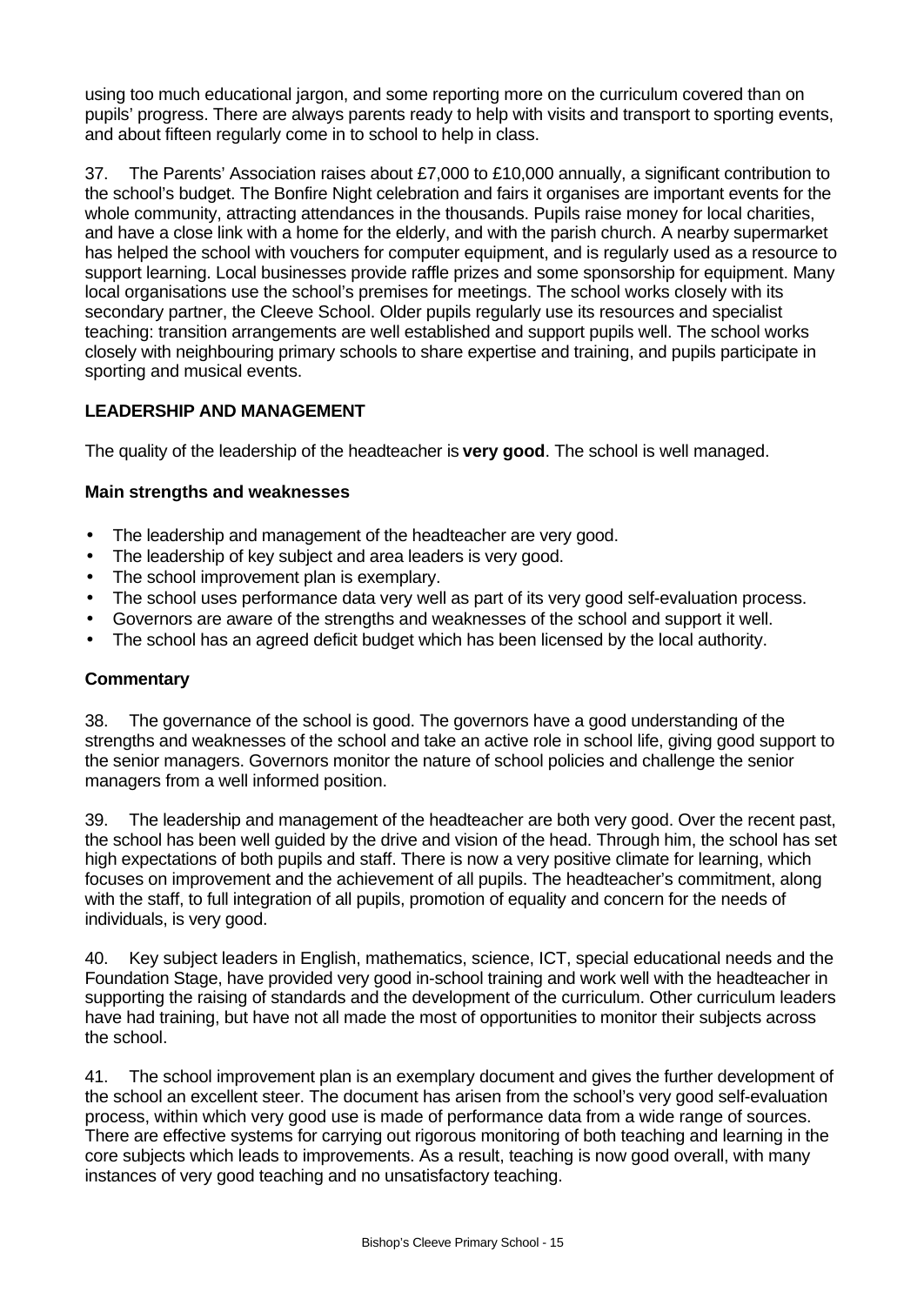42. Performance management of staff is well established and effective. Induction procedures and professional development are both good, whilst the school, from time to time, contributes satisfactorily to teacher training.

43. Financial procedures are very effective, with the school bursar having an excellent grip on routines and data. The headteacher and governors follow recommended procedures for obtaining value for money and their corporate understanding of the principles of best value is good.

44. The management of special educational needs is very good. In the special educational needs subject leader's absence the SEN manager has maintained a very good standard of leadership and management with the support of the headteacher. Very good systems of assessment and construction of individual educational plans have been maintained. A very few parents expressed concern about these plans and whilst there was a minor breakdown of communication during a period of staff sickness the arrangements for individual education plans are very good. Parents and pupils are involved in their construction and review, and pupils are very well aware of what they need to do to achieve. Support staff are very effectively managed and the school diverts additional funds to ensure the inclusion of all special educational needs pupils.

#### *Financial information for the year April 2002 to March 2003*

| Income and expenditure $(E)$ |           | Balances (£)                        |        |  |
|------------------------------|-----------|-------------------------------------|--------|--|
| Total income                 | 1,028,779 | Balance from previous year          | 37843  |  |
| Total expenditure            | 1,052,709 | Balance carried forward to the next | -14269 |  |
| Expenditure per pupil        | 2355      |                                     |        |  |

45. The school currently has a deficit budget which has been licensed by the local authority. This has not stopped the school making good provision for its pupils for average spending per child. However this is a source of concern and worry to the school as the overspend is growing year on year.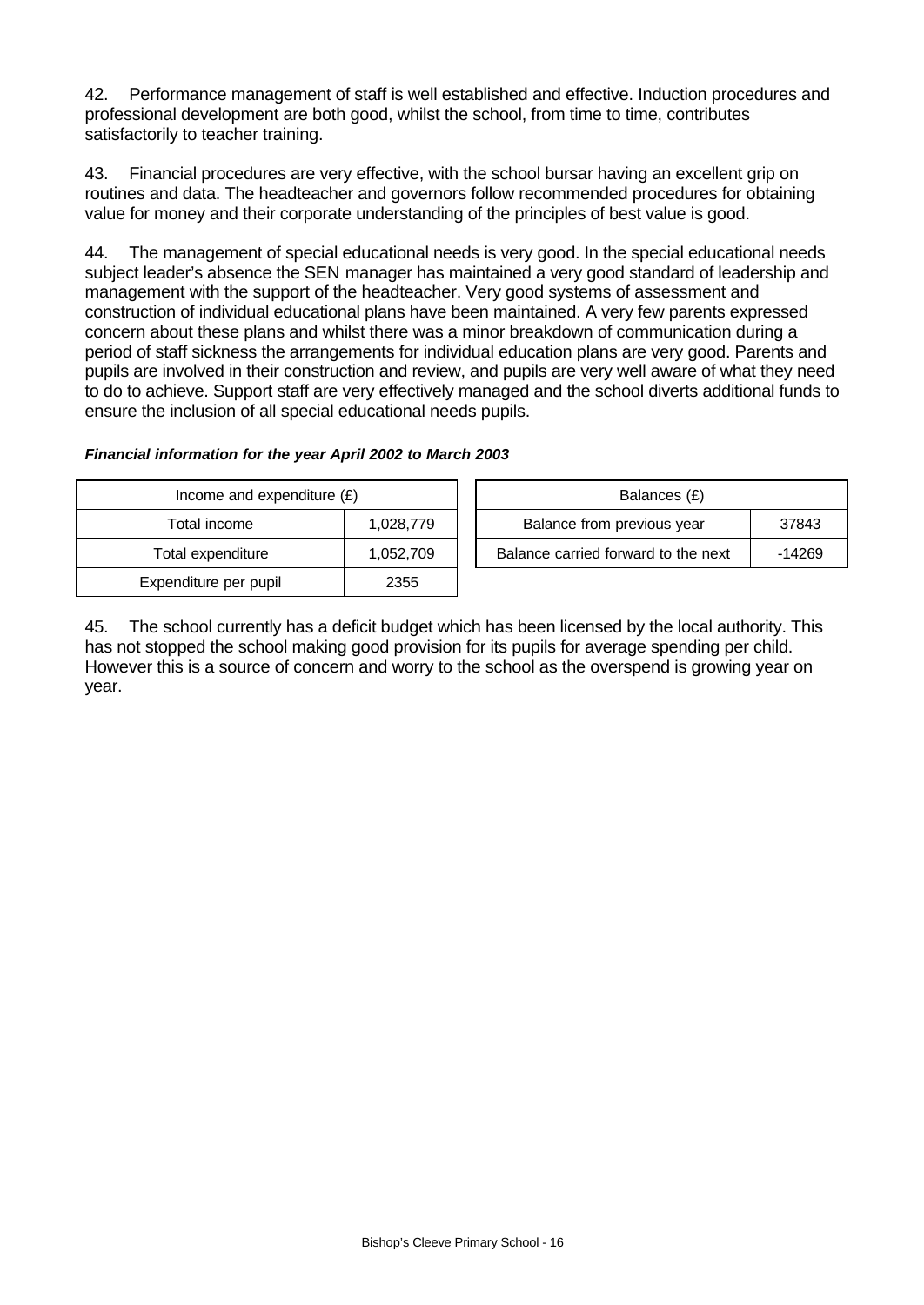# **PART C: THE QUALITY OF EDUCATION IN AREAS OF LEARNING AND SUBJECTS**

#### **AREAS OF LEARNING IN THE FOUNDATION STAGE**

The school makes **very good provision** for children in the Foundation Stage. This apparently mirrors the positive judgement of the last inspection, but following the introduction of a new curriculum for this age group since that time 'very good 'provision now recognises staff's very strong commitment to helping children to learn through structured play. This makes very good use of a cross curricular approach where experiences are capitalised upon to promote children's achievement towards all learning goals. As a result of very good teaching in both reception classes and excellent features in management, children make good progress and are on line to reach all of the early learning goals before they are six and many before this.

### **PERSONAL, SOCIAL AND EMOTIONAL DEVELOPMENT**

Provision in personal, social and emotional development is **very good**.

### **Main strengths and weaknesses**

- Children learn to share, take turns and show consideration.
- They play and work together very well. Relationships are very good.
- Standards of behaviour are very good and children respond very well to adults.

#### **Commentary**

46. From the time they start school children are given a rich range of opportunities to play and learn together. Children are confident with the daily routines of the school. They respond very well to high expectations. For example they behave very well and join in tidying up time with little fuss. They show initiative when asked to make choices and are prepared to take their turn: for example when waiting to ride trikes and scooters in the playground. Children are making good progress in appreciating how their actions affect others. Relationships with staff are very good and are developing well with other children.

47. Staff give children time and show them consideration. As a result they get to know children well. Very good levels of care ensure that there is a safe, secure environment and in return children clearly put their trust in staff. Children soon learn that their opinions are valued and that staff are prepared to listen to them. They are encouraged to express their feelings and this has very good effects on personal development, whilst making a significant contribution to the school's good ethos.

#### **COMMUNICATION, LANGUAGE AND LITERACY**

Provision in communication, language and literacy is **very good**.

#### **Main strengths and weaknesses**

- Children are successfully encouraged to take part in activities which will enable them to emerge as readers and writers.
- Speaking and listening skills are given high priority.

#### **Commentary**

48. A high priority is put on encouraging children to explain what they do and describe and discuss their feelings. Staff very skilfully create opportunities for children to talk and listen to each other. For example in circle news time and in role play in the café where children create menus and take orders. Staff are prepared to listen to children and children respond well. As a result children make good progress and gain in confidence.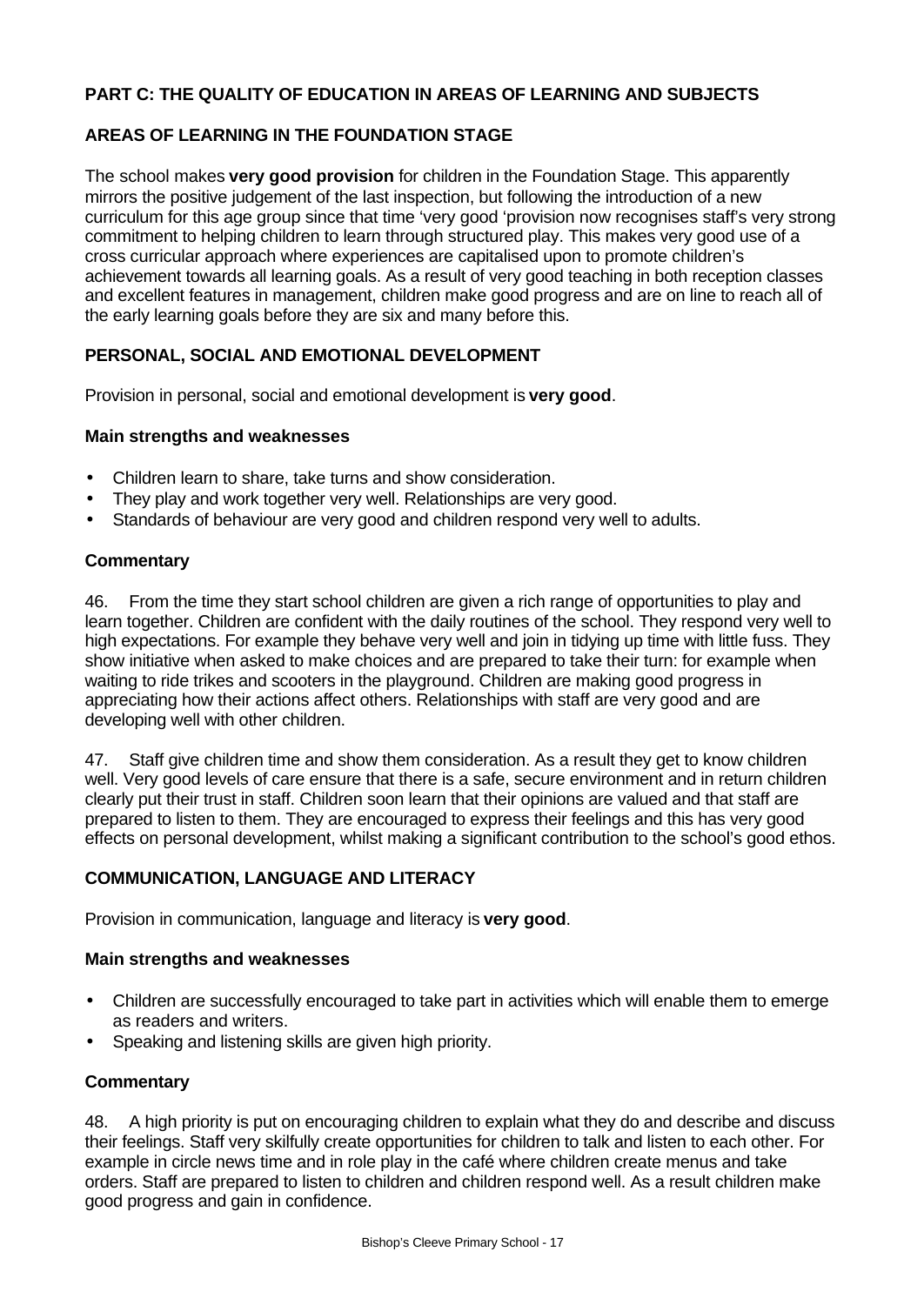49. Because teaching is very good children are emerging as readers and writers. 'Jolly Phonic' (sounding out) skills are introduced at an early stage and all efforts to make marks and 'record' thoughts and ideas on paper are very strongly encouraged. Many children can write simple sentences before they leave reception. Higher attaining children are reading familiar stories fluently and developing strategies to make sense of new words.

50. Skilled questioning by staff prompts children to explain what they see and feel, and involves all children regardless of ability in all activities. Consideration of what others have to say plays a significant part in children's personal, as well as communication and language, development.

# **MATHEMATICAL DEVELOPMENT**

Provision in mathematical development is **very good**.

#### **Main strengths and weaknesses**

- Numeracy skills are effectively taught.
- Classroom displays with mathematical themes stimulate children's interest.
- Mathematical development is very well planned for.

#### **Commentary**

51. Very good teaching makes sure that children have lots of practical maths activities to foster their understanding. Sorting and counting games, rhymes, and the use of comparative terms such as heavier and smaller than, challenge children to explore numbers, shape and measures. In a very good lesson children learnt not only what the add sign was used for, but higher attainers understood the concept of 'equals'.

52. Good displays with clear mathematical themes attract children's attention and help to ensure that they recognise numbers. Before they leave reception children can count confidently to 30 and some beyond. They have a good knowledge of simple number facts up to ten and have begun simple addition and subtraction.

53. Teaching is very good with learning support workers making a strong contribution in a very good partnership with teachers. Staff are well aware of the stepping stones of the maths Foundation Stage curriculum and plan and manage activities very carefully to ensure that all children gain essential experience. As a result children make good progress in learning and achieve well. The recently adopted practice of teaching maths first thing in the morning is having positive effects.

#### **KNOWLEDGE AND UNDERSTANDING OF THE WORLD**

Provision in knowledge and understanding of the world is **good**.

#### **Main strengths and weaknesses**

• Children are successfully encouraged to find out about, and reflect upon, the world around them.

#### **Commentary**

54. Children respond very well and make good progress in understanding because planning and teaching are good. This gives children valuable experience of finding out and appreciating using their senses and developing skills to explore and respond to the world around them. For example in using different size and shape construction sets to build trolleys to carry food prepared in the role play café.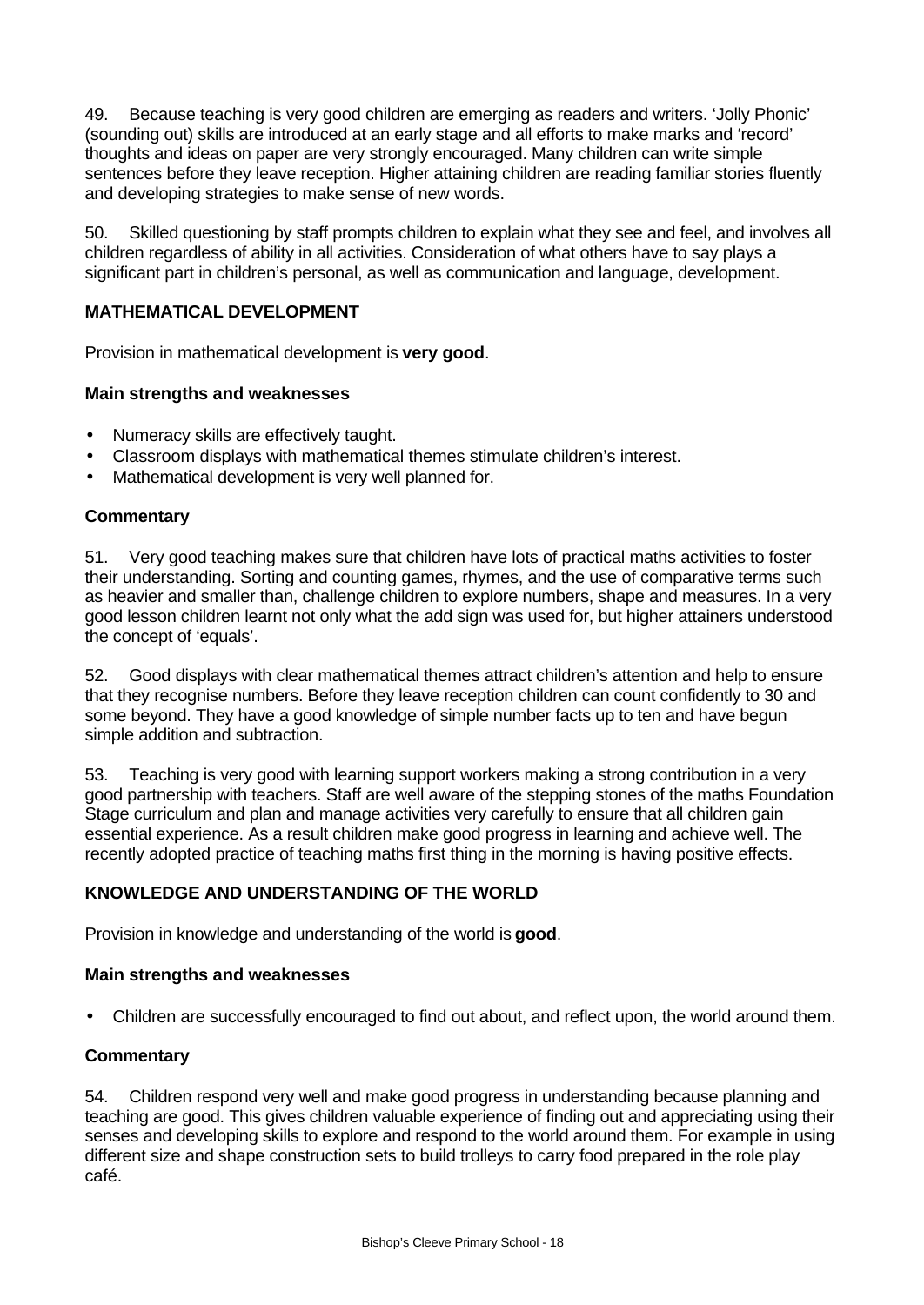### **PHYSICAL DEVELOPMENT**

Provision in physical development is **good**.

#### **Main strengths and weaknesses**

• Children are provided with a good range of activities to encourage them to control their bodies and appreciate what they can do.

#### **Commentary**

55. Children make good use of tools, scissors, writing equipment, paint brushes, and construction toys with increasing control. This has positive effects on their fine motor skills. In an outdoor play session children made good use of space and showed good awareness of what their bodies could do in riding and balancing, running, kicking and throwing.

#### **CREATIVE DEVELOPMENT**

Provision in creative development is **very good**.

#### **Main strengths and weaknesses**

• Role play is used very effectively to encourage children to be creative with actions and language.

#### **Commentary**

56. In a mix of activities, some adult directed and others child led, children have the chance to draw, paint, make and respond to different stimuli. For example using colours very effectively in repeated prints of stars on show in the library; and in painting portraits of themselves and their friends. Children sing and learn nursery and book rhymes and join in with enthusiasm. They treat materials and equipment with care and are beginning to express themselves and appreciate the efforts of others.

57. Dressing up clothes and themed areas are used well to encourage role play and children and staff were observed exploring the language appropriate to the café: making reservations on the phone and even sacking unsatisfactory staff! ("He's got his sack!") This has very positive effects on children's personal and communication development as well as their understanding of the world.

### **SUBJECTS IN KEY STAGES 1 and 2**

#### **ENGLISH**

Provision in English is **good overall** throughout the school with very good provision notably in Years 5 and 6. Standards in writing are above average by the end of Year 6 and in reading, speaking and listening above expected standards throughout the school. Pupils with special educational needs receive very good teaching and support from all staff, and achieve well.

#### **Main strengths and weaknesses**

- Standards in all aspects of the subject have improved especially in Years 5 and 6.
- Use of assessment to inform planning and set targets for both groups of pupils and individuals is consistently very good.
- Pupils' use of various styles of speaking and listening for different audiences and purposes is good.
- Learning support workers give very effective support to aid achievement of less able pupils.
- Some lessons lack pace and appropriate challenge.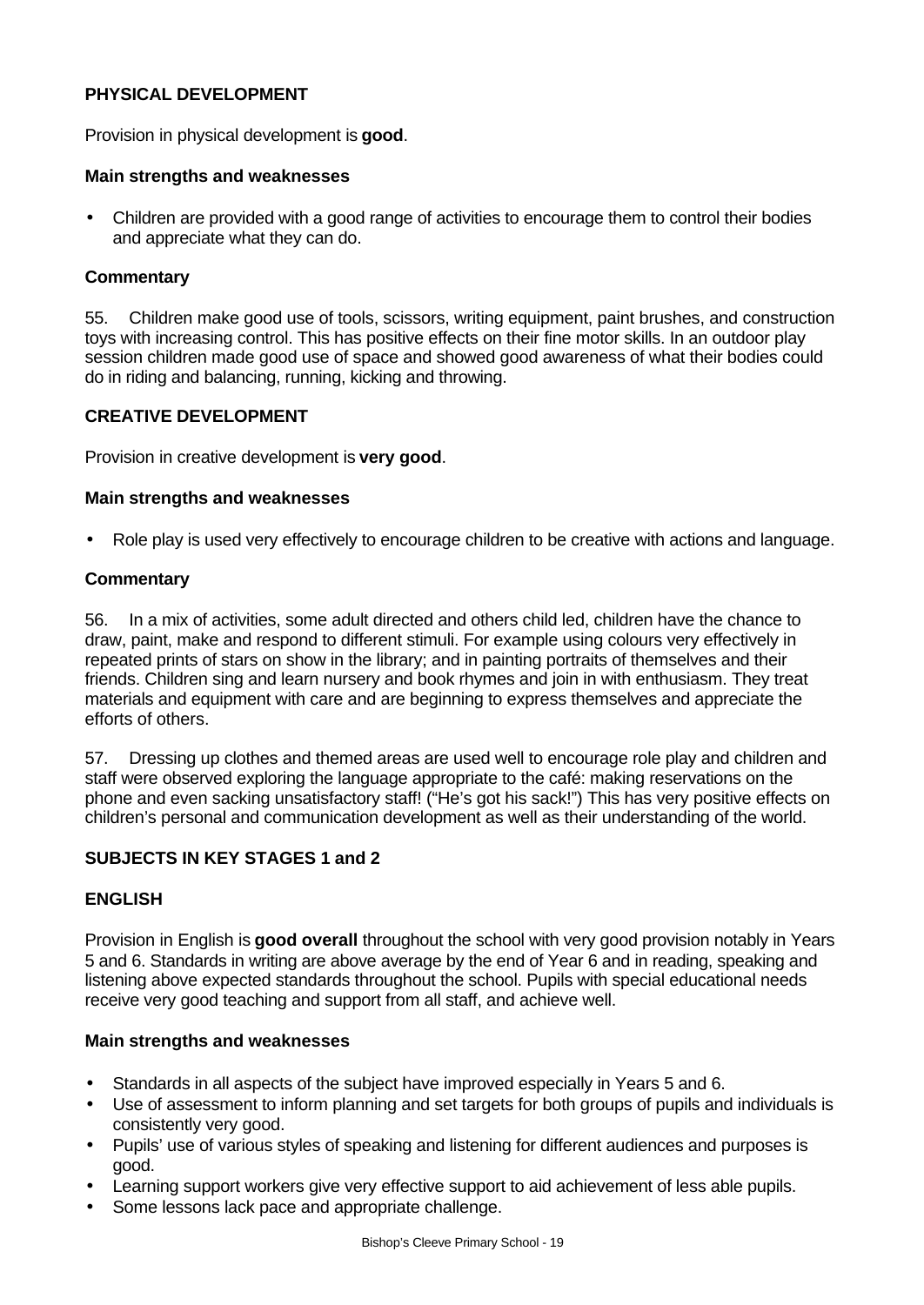• Leadership of the competent, knowledgeable and enthusiastic subject leader is excellent.

# **Commentary**

58. A committed subject leader has introduced effective systems to enhance standards of pupils work throughout the school which have been particularly effective in Years 3 to 6. During the inspection many lessons seen concentrated on quality writing: for example an introduction to fables, features of a myth, encouraging suspense. These lessons produced writing of a high standard; further evidenced by very good extended writing in pupils' books showing good knowledge of English writing conventions. Standards of speaking and listening were very good. A significant feature in this was the school policy of developing styles of speaking and listening from an early stage. Pupils' control of speech for different purposes was effective in raising standards of speaking. However, opportunities to further develop this through dramatic activities were restricted. Whilst results from tests show standards in reading continue to be good there was less evidence of this in lessons seen during the inspection. However, discussions with readers and hearing pupils read confirm good standards and positive attitudes towards reading throughout the school. Pupils were able to access books from the two school libraries and older pupils were familiar with using the local library now conveniently situated next to the school.

59. All classrooms had displays to encourage literacy development and additional reading books for pupils.

60. Standards have been raised significantly by the use of careful and informative assessment procedures. Analysis of test results highlighting areas of learning to develop has been integrated into planning. Assessment of individuals leads to targets for each pupil. Pupils know their class, group and individual targets, and actively aim to achieve them. This has been instrumental in raising standards. The current Year 2 has a high percentage of lower achieving pupils and the work seen in this area of the school does not match the high standards elsewhere in reading and writing. However, the standards achieved by Year 2 last year, and a careful analysis of their work in Year 3, confirm the judgement that standards in the school are above expectations overall.

61. Teaching overall in English is good. Through Years 3 to 6 teaching was consistently good with a significant proportion being very good. Teaching in Years 1 and 2 was satisfactory. Pupils respond to the challenge of good teaching with sustained application and this leads to good achievement. This is especially the case with lower achieving pupils where knowledge of their improvement targets ensure pupils meet with success. However, in some lessons the lack of pace and challenge planned for higher achievers leads to achievement being less for these pupils.

62. Pupils have positive attitudes towards their work. Their ability to listen and sustain concentration combined with well planned lessons and often very good learning support workers ensure good learning takes place. Pupils contribute well to learning especially when discussing tasks in pairs or small groups where social interaction is good.

63. The subject is led in an excellent manner by an enthusiastic and skilled leader. Her monitoring is effective. Her intention to support colleagues by demonstration lessons and professional development will ensure very good practice is spread through the whole school. Whilst the work of pupils demonstrates information and communication technology is used effectively to support the subject; work seen during the inspection week suggests this could be further developed.

# **Language and literacy across the curriculum**

64. The subject contributes fully to other areas of the curriculum. During the inspection especially good links were recorded with history, design and technology and music where teachers referred to literacy targets to support a teaching point and pupils' cultural development. Pupils use the library to research work and some pupils expressed a preference for reading non fiction to enable them to further their learning.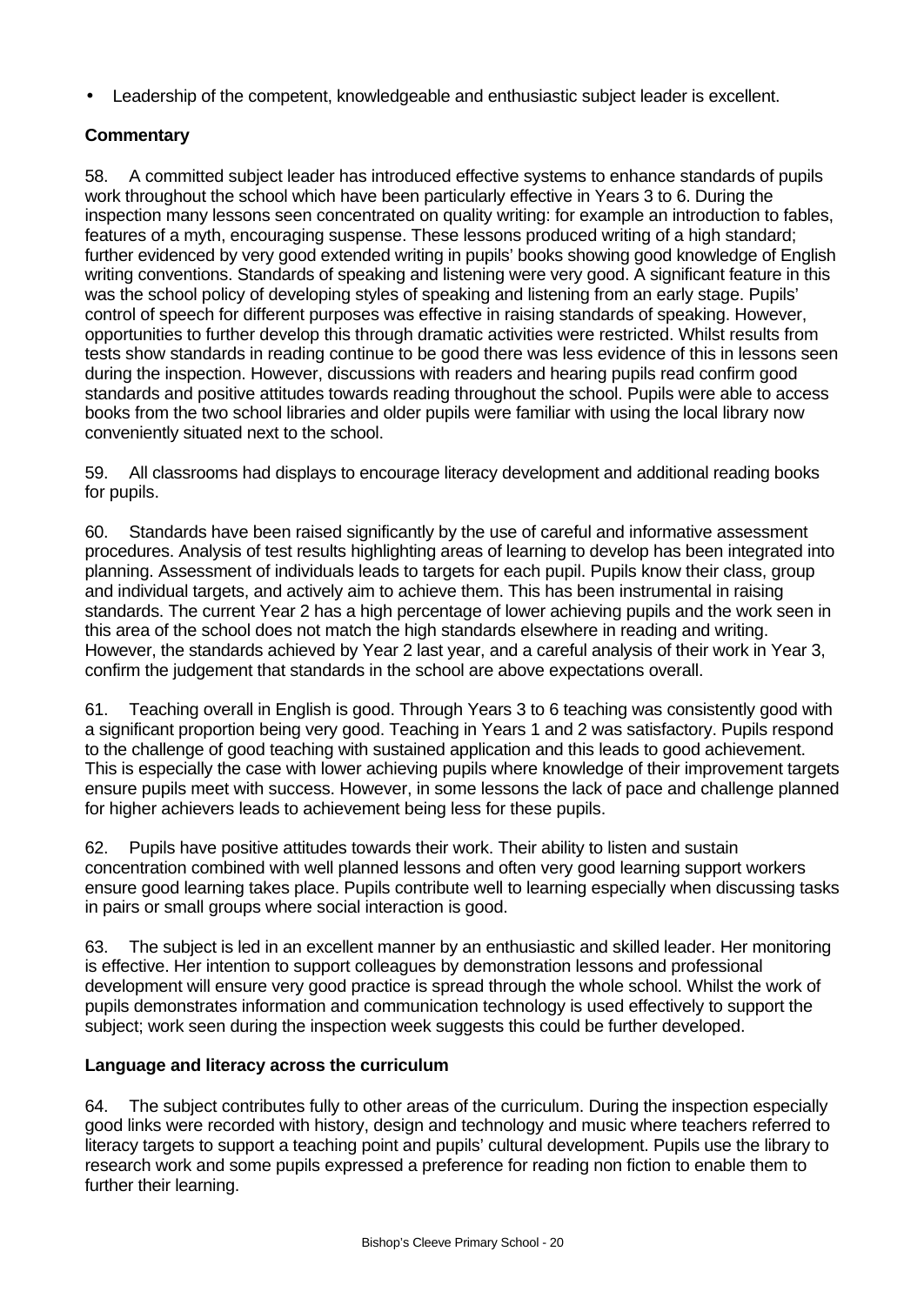# **MATHEMATICS**

Provision in mathematics is **good** and this has improved since the previous inspection.

#### **Main strengths and weaknesses**

- Standards by the end of both Year 2 and Year 6 are good.
- Achievement is good for most pupils including those with SEN.
- The provision and planning of numeracy within the mathematics curriculum is good.
- The subject is well led and managed.
- Opportunities for pupils to use and apply mathematics require further development in some year groups.
- The monitoring of the subject needs further development to ensure that new procedures are fully implemented.
- Areas of underachievement identified by the school must be acted upon.

### **Commentary**

65. The provision of mathematics in the school has improved since the last inspection and it is now good. The standards achieved by pupils have improved over time as a result of focused teaching, more effective target setting and the use of performance data to identify strengths and weaknesses.

66. By the end of Year 2 pupils develop a good understanding of the number system as a result of focused numeracy teaching. There is an emphasis on number bonds and mental agility that allows pupils to use strategies such as 'near doubles' to help with calculations. Pupils have a well developed understanding of the number system that includes identifying inverse operations. Opportunities to use this knowledge in problem solving are too limited and the school has already identified this as a future area of development.

67. By the end of Year 6 pupils have a very positive approach to the subject. Pupils are numerate, confident and well prepared. The curriculum in Years 5 and 6 is well balanced with opportunities to cover the full range of the attainment targets. SEN pupils receive good support and their achievement is good in comparison to prior attainment. Lessons are inclusive, support staff are used effectively and have a positive impact on pupils' learning. However, the school has identified a decline in pupils' progress in Years 3 and 4 accompanied by a narrowing of the curriculum. They have already taken steps to improve this with more focused teaching and subject leader input. The evaluation of such interventions will be an important factor in ensuring the situation is rectified. Opportunities for use of calculators throughout the school are very limited. It is important for teachers to allow pupils both access to, and the appropriate use of, calculators to support their mathematical development.

68. The quality of teaching of mathematics is at least satisfactory in all year groups, with particular strengths in Years 5 and 6. Teachers have satisfactory subject knowledge and use resources effectively. Relationships are good and the regular use of homework to support learning is satisfactory. In the best lessons teachers provide good role models, the learning is active and pupils are highly motivated.

69. Planning in mathematics is good, with very good use of learning objectives that form a clear focus for the lesson. Work is appropriately set at a variety of levels and activities are well thought out using the numeracy strategy as a focus.

70. There are good procedures for assessment, which include individual and group targets that are evaluated and updated regularly. The subject leader was not present during the inspection. However evidence provided illustrated that she is confident and that she is having a positive effect on the teaching and learning of mathematics in the school. She monitors teaching and planning and is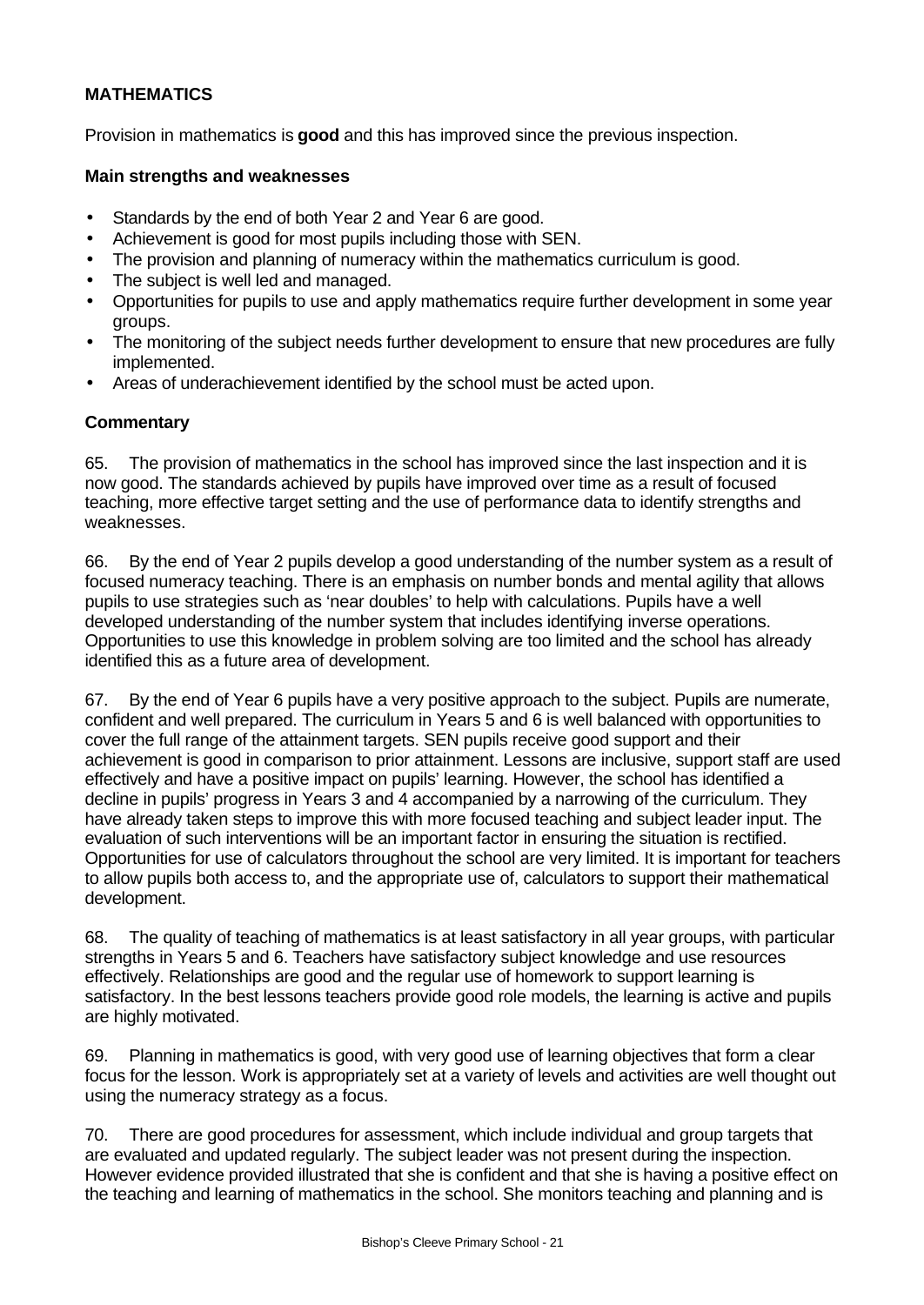well supported by the senior managers of the school. The future improvement of the monitoring process is crucial in improving standards further.

#### **Mathematics across the curriculum**

71. Opportunities to plan mathematics in other subject areas are appropriate and evident both in observed lessons and work scrutiny. There were many examples that appeared on displays including collecting and logging data to produce line graphs in science when measuring pulse rates.

# **SCIENCE**

Provision in science is **satisfactory**.

### **Strengths and weaknesses**

- Standards overall are satisfactory, with a significant minority of the oldest pupils achieving standards above national expectations.
- Teaching is good for pupils in Years 3 to 6.
- The knowledgeable subject leader continues to strive for improvements in the subject.
- The use of ICT in science is not yet well developed.

### **Commentary**

72. Results of the most recent national assessments for pupils aged eleven showed standards to be satisfactory, even though almost all pupils achieved the nationally expected level and almost half of the pupils achieved the higher level. Currently in Year 6 standards are looking equally positive.

73. The progress which pupils have made over time has largely been as a result of the good quality teaching in Years 3 to 6. Here, teachers have good subject knowledge and are well supported by consistently good planning. There is a good focus on scientific vocabulary, as noted in a lesson on the reproductive parts of a flowering plant. At the same time, teachers try to make their lessons interesting in order to motivate pupils to learn. As a result, pupils show great interest in their work, try hard to respond to the challenges they are set, achieve well and always behave well.

74. The subject leader, who continues to strive to improve standards across the school, gives very good support to teachers. She is currently revising the school's assessment procedures and at the same time is endeavouring to give her colleagues further support by giving examples of the continuing skills pupils need in order to make further progress in their work year on year.

75. There is some work to do in making further improvements to the investigational work in science. Once again, the subject leader is not only supporting her colleagues with ideas, but acts as a very good exemplar of techniques in investigational science. Her lesson, in which pupils tackled a wide range of experiments on sound, was particularly successful.

76. The use made of information and communication technology is not yet well founded. A digital camera was being used in the lesson on flowers and the subject leader made use of a microphone attached to the computer in order to measure the level of sounds in her lesson. However, planning for the rest of the school does not show sufficient use of ICT for charts, graphs and data logging.

# **INFORMATION AND COMMUNICATION TECHNOLOGY**

Provision in information and communication technology (ICT) is **good** and much improved.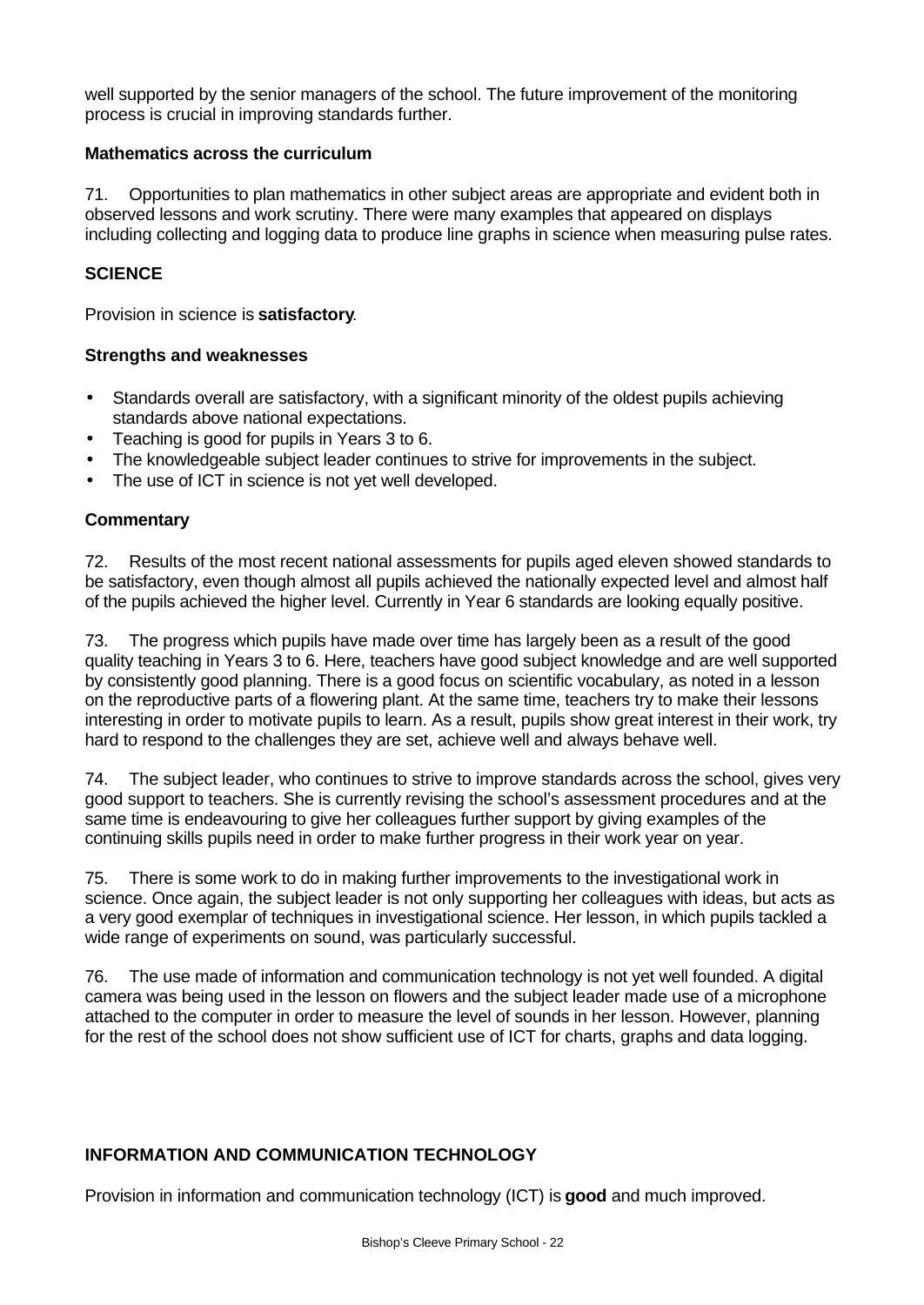# **Main strengths and weaknesses**

- There is a good, well resourced computer suite and computers in classrooms are networked with the suite.
- A good scheme of work is in place.
- Leadership and management of the subject are very good.
- Some staff in Years 1 and 2 lack confidence in their own knowledge and understanding of ICT, but in-service training, strongly supported by the subject leader, is helping to overcome this.
- Planning in other subjects does not always identify how ICT is to be used in support.

# **Commentary**

77. Following serious weaknesses reported at the last inspection in ICT the school has made very good progress in improving planning, resources and teaching. Parents raised considerable funds which the school and LEA matched in order to develop the now good ICT suite. The school still has slightly fewer computers than the recommended ratio for this size school, but there are enough to support whole class teaching effectively. Good use is made of time for every class in the suite every week as well as allowing for extra time for its use to support other subjects and provide pupils with opportunities to research using the Internet. Efforts to ensure that all pupils have equal access to ICT activities in the suite and as part of class work are very successful and this is of particular benefit to those pupils with SEN.

78. The introduction of a good scheme of work, which ensures all requirements of the National Curriculum are covered, is having very good effects on standards, pupils' achievement and the quality of teaching. This is very well promoted and monitored by the subject leader whose leadership and management are very good, with excellent features in terms of documentation. Recently introduced assessment opportunities are being trialled to gauge what pupils can do, know and understand, but these are not yet applied in all year groups.

79. The last report found standards in ICT were poor. Currently as a result of the very good improvements pupils achieve well and almost reach national expectations by the age of seven: for example word processing, writing directly onto the screen, and inserting pictures of their own choice. At eleven most pupils achieve good standards in basic skills and understanding and do well when creating multimedia presentations. For example pupils' skills build successfully on what they can already do using skills learnt in Year 4 when using clip art to illustrate stories into powerpoint presentations in Year 6. The school is aware that the elements of modelling and controlling are less well developed and planning is in place to address this. Overall standards are sound by the time pupils leave the school.

80. The quality of ICT teaching judged from direct observations, examples of work and teachers' records, was satisfactory in the infant classes, and sound with good features in Years 3 to 6. In a very good Year 5 lesson using a graphics programme to design and cost a new children's playground, pupils made very good progress in their learning because of the skill of the teacher who managed the class very well, made very good use of questioning to establish pupils' understanding, and made sure more able pupils were extended. Some teachers particularly in Years 1 and 2 still lack confidence in their own expertise and understanding, especially when using the suite. The subject leader is giving such staff invaluable support in both planning and delivery, with positive effects on pupils' achievement.

# **Information and communication technology across the curriculum**

81. There are examples of ICT being used well to support other subjects: for example Year 1 designing adverts, varying font, colour and size to attract attention; and Year 5 work downloading from the Internet to enhance more advanced posters. Pupils in all years are encouraged to investigate data: for example producing block graphs from databases in Year 3; and Year 4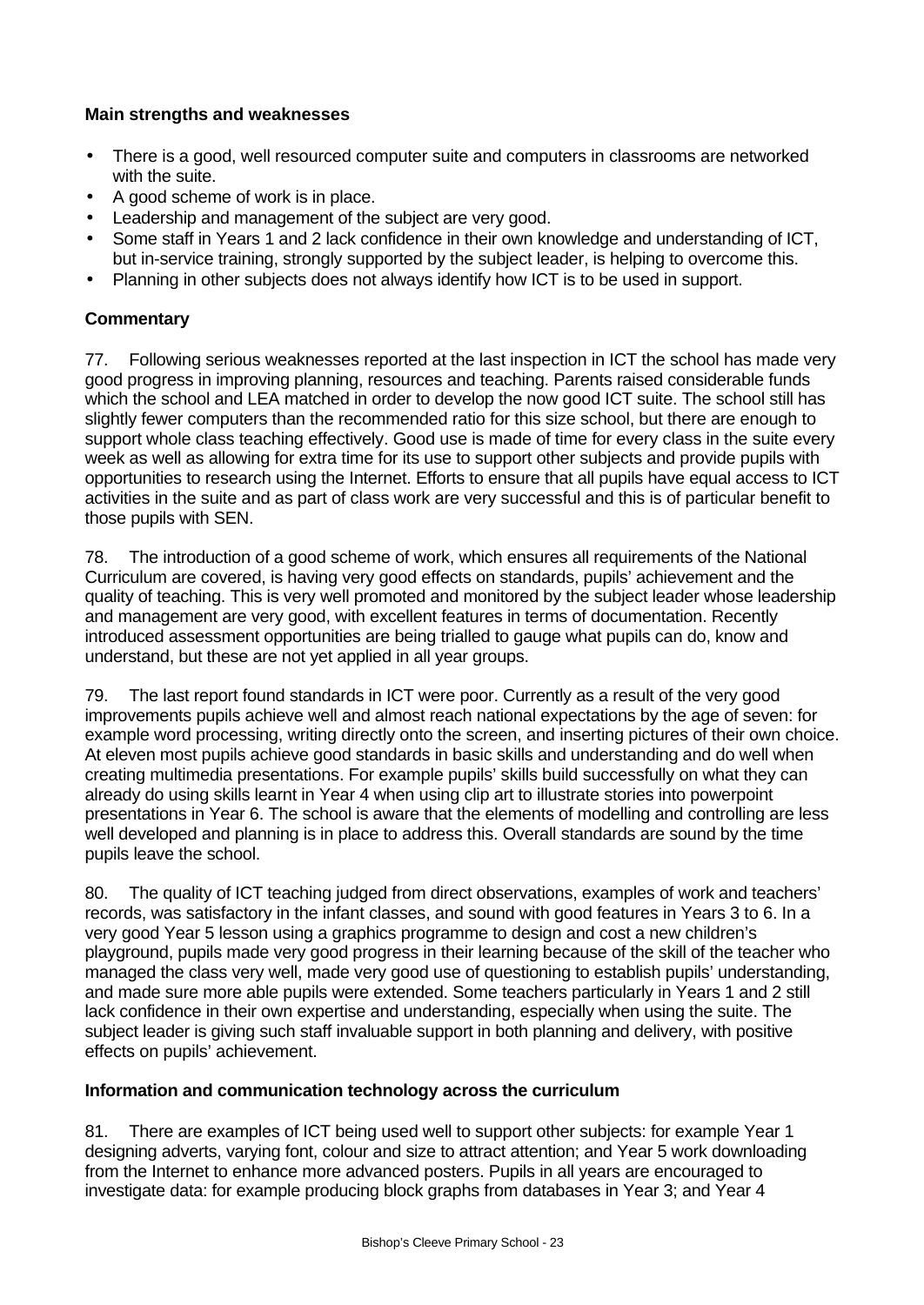developing work on branching, data flow charts. However, there is a need to ensure that planning for other subjects identifies how ICT skills will be used and further developed.

### **HUMANITIES**

#### **GEOGRAPHY**

Judgements in geography are based on a very limited sample and it is difficult to draw conclusions, but indications are that provision is **satisfactory** and standards in both key stages are in line with national expectations.

#### **Main strengths and weaknesses**

- Standards are satisfactory.
- Teaching is good in Year 3.

#### **Commentary**

82. Teaching in Year 3 is good. Most pupils have a satisfactory understanding of the local environment through studies developed around the village of Bishop's Cleeve.

83. Pupils work in pairs and independently. They are able to use a simple atlas to identify physical features on a map, and in one lesson, clever use of digital images of the local area enabled pupils to recognise specific features of their environment. Pupils were enthused at the relevance of the content of the lesson and excited at recognising people and places in the photographs.

84. Work in pupils' books suggests that pupils are beginning to develop satisfactory skills in drawing maps and using keys and symbols. Pupils in Year 6 confidently used secondary sources such as books, atlases, maps and the Internet to investigate mountain environments and ask questions about physical and human features. Methods for recording information include powerpoint presentations and video clips.

85. Management of the subject is satisfactory. Resources are adequate and used well. Medium term plans show that a satisfactory curriculum is in place and the subject manager has an action plan for developing cross curricular links with history.

#### **HISTORY**

Provision in history is **satisfactory**.

#### **Main strengths and weaknesses**

• By the end of Years 2 and 6, attainment in history is in line with national expectations and there are examples of good achievement across the school. This reflects the findings of the last report.

#### **Commentary**

86. During a lesson in Year 1, pupils showed interest in artefacts from washdays in the past. They were able to describe the differences between old and modern methods of washing and drying clothes. Scrutiny of work in Year 2 showed that pupils have a developing sense of chronology and they understand the importance of location in their studies of seaside holidays in the past, compared with more recent times. This is consistent with what is expected.

87. In Year 6, work samples show that good use is made of first-hand accounts, pictorial and video evidence and research using ICT. For example, a letter from a World War II evacuee, describing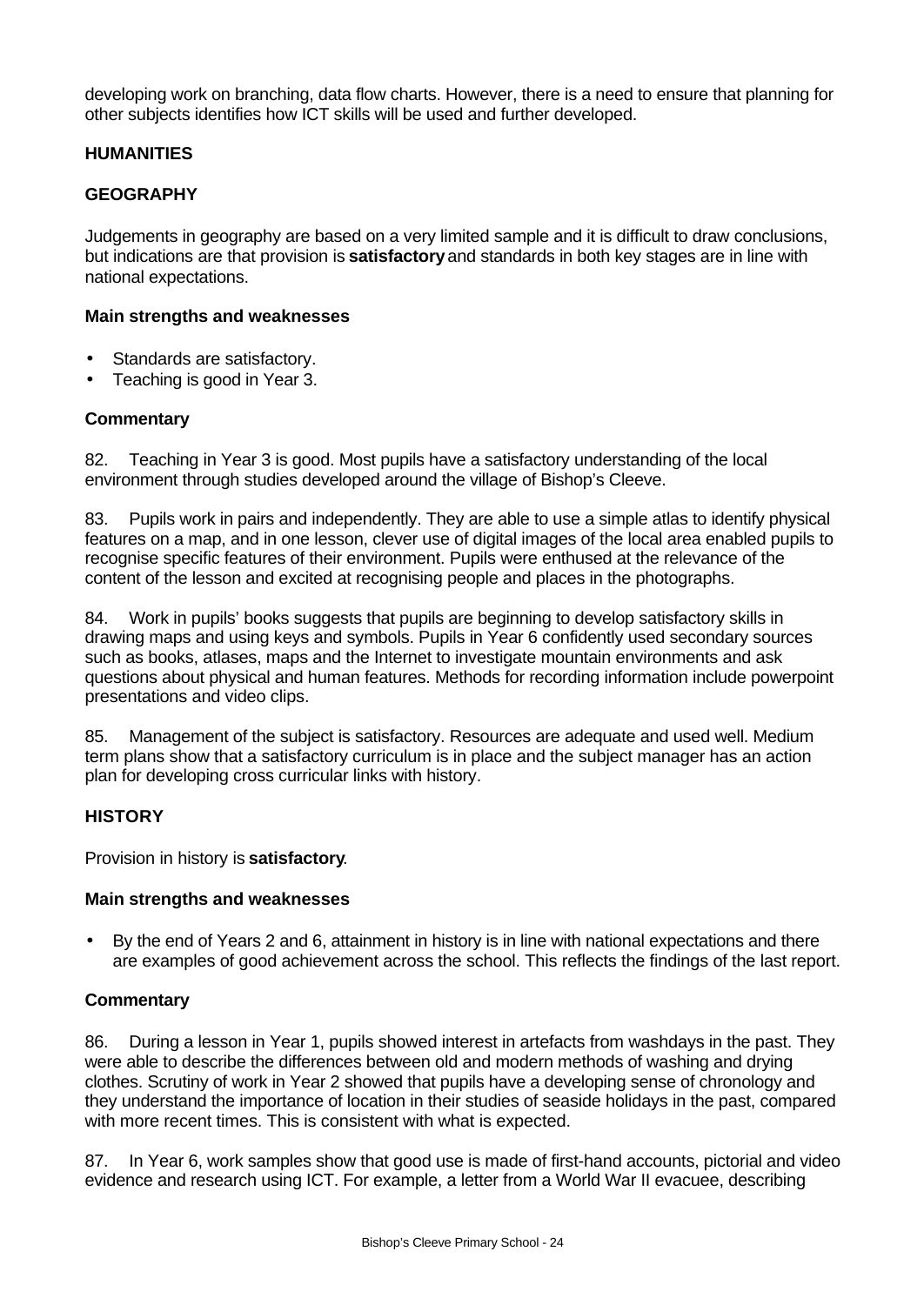feelings and emotions, was particularly well written and very skilful use of teacher marking established clear links between history and English.

88. When working independently, pupils share materials sensibly and collaborate well. The quality of teaching is at least satisfactory and is often good. However, the introduction of too many artefacts in some lessons observed, for example in Year 5, caused delay in independent activities, and pupils became restless and bored. In Year 4, pupils' concerns about the accurate completion of worksheets reduced the amount of time they spent investigating the artefacts provided from Tudor times.

89. Pupils are usually excited by the subject as a result of exposure to a wide range of experiences of visiting groups such as 'The History People' and pupils in Year 6 spoke enthusiastically about their participation in historical re-enactments. Good quality information has enabled parents and pupils to study aspects of history in depth. One example of this could be found in homework folders which showed a range of research methods and organisational skills associated with topic work.

### **RELIGIOUS EDUCATION**

Provision in religious education is **satisfactory**.

### **Main strengths and weaknesses**

- There are good examples of extended writing in religious education in Year 6.
- Elsewhere, opportunities for pupils to use their literacy skills are too limited.
- There is not enough balance between discussion, drawing and writing within the subject.
- Religious education has a low profile in the school, with very little evidence of pupils' work on display.

#### **Commentary**

90. Standards of work seen during the inspection, together with work from the previous year, are in line with expectations of the locally agreed syllabus, with pupils achieving satisfactorily. A good deal of this work centres on discussion, drawing and notes. The balance of these elements has not yet been achieved. As a result, not enough use is made of pupils' literacy skills.

91. In work completed last year in Year 6 there are some good examples of extended and different forms of writing. For example, in their work on Islam, pupils wrote freely about the life of Muhammad, wrote a diary about an imaginary pilgrimage or hajj, and made notes on the Five Pillars of Islam. Similar work carried out by other classes on Judaism make good contributions to pupils' multicultural development.

92. Overall teaching was satisfactory in the three lessons seen. Teachers engendered good discussion about a range of topics and asked pupils questions carefully in order to probe their understanding. When group activities were set, there was too often little difference between the work prescribed for the highest or lowest achieving pupils. As a result the most able pupils were often not challenged enough. This was borne out in much of the scrutiny of previously completed work.

93. Only two displays of work, based on religious education, were noted around the school. When compared with other subjects, which are given similar amounts of curriculum time, this is much less than could be expected.

94. The subject leader has been recently appointed and has yet to have opportunities to look at the subject in depth. However, she has already begun to look at the skills involved in religious education alongside the content of the subject. At the same time she has noted that the school needs more artefacts to enliven religious education. She is currently looking at possible methods of introducing assessment to the subject, bringing it in line with core subjects.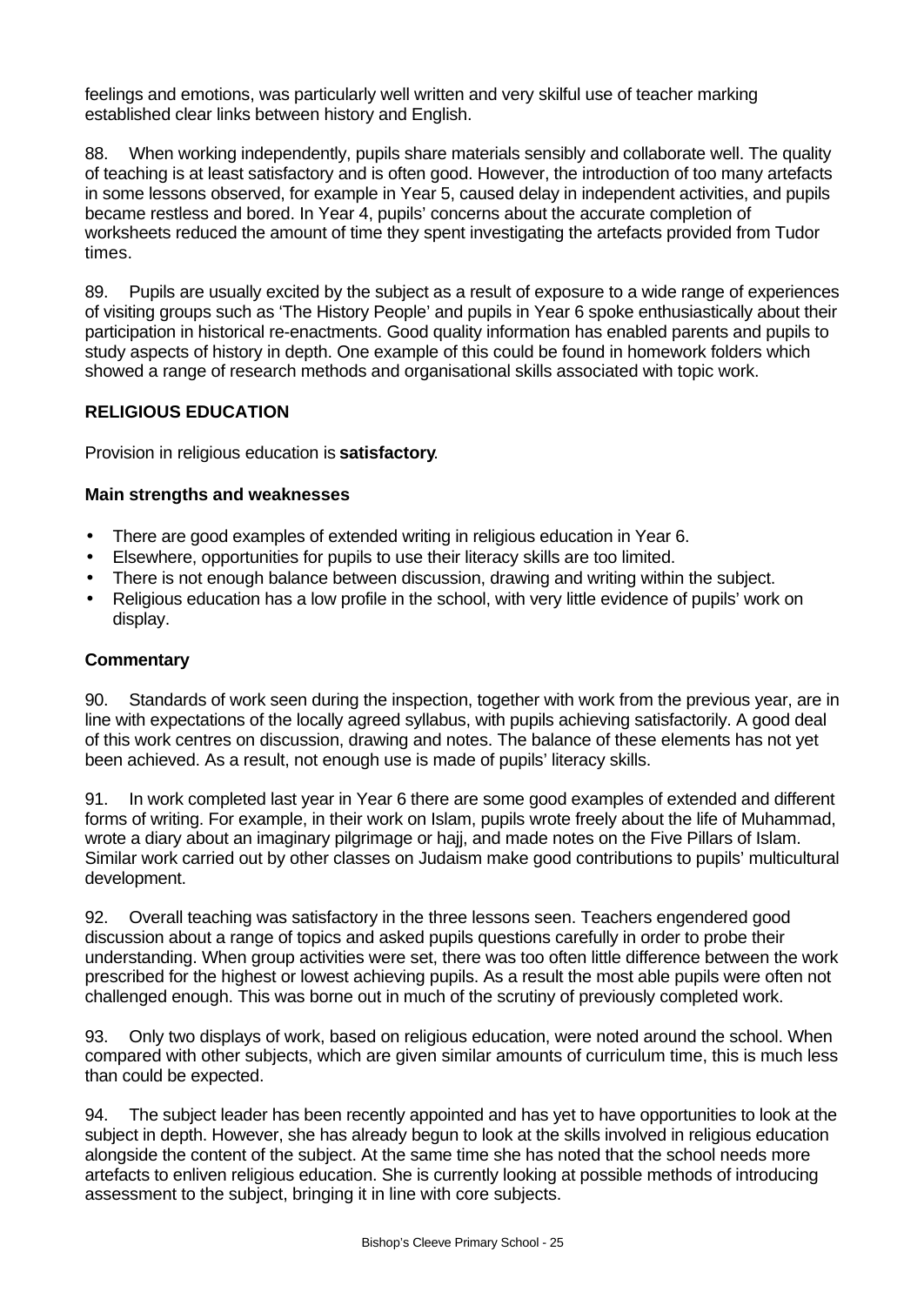# **CREATIVE, AESTHETIC, PRACTICAL AND PHYSICAL SUBJECTS**

# **ART AND DESIGN**

Provision and standards in art and design are **satisfactory** throughout the school.

#### **Main strengths and weaknesses**

- There are good standards of sketching and drawing in Years 2 to 6.
- The subject makes a significant contribution to pupils' cultural awareness.
- The pace of some lessons is slow with too much teacher input and too little pupil activity.
- There is a good scheme of work with resources matched to it.

#### **Commentary**

95. Little direct teaching was seen but scrutiny of wall displays, pupils' sketch books, saved art work and interviews with pupils confirm that standards and achievement in art are satisfactory overall and good in Years 3 to 6. Pupils draw well and have good knowledge of shade and tone. The half face portraits of famous people in Year 5 are particularly effective as are the tone mosaics in Year 3. During the inspection week pupils considered the work of famous artists including Monet, Derain, Gauguin and Seurat and how mood was induced. The previous work completed by pupils in Year 6 in the style of Toulouse Lautrec was particularly good. Other significant aspects of art teaching include a development of cultural awareness of Aboriginal drawings, and African and Indian art styles.

96. The two lessons seen during the inspection in Years 3 and 4 were satisfactory. They did however demonstrate too great a reliability on teacher exposition and too little on pupil activity. Pupils contributed well to their own learning by careful listening and sustained concentration. It is evident that the good standards seen in other areas of the school stem from pupil interest coupled with challenging and engaging tasks which pupils say they enjoy. Within lessons all pupils are included fully. In one lesson a pupil with a statement of special educational need was particularly well supported enabling her to have full access to the curriculum and achieve very well.

97. The subject is well led and managed by the subject leader. She has produced a thorough scheme of work well suited to pupils' needs. The scheme has had good resources matched to it which teachers use well to enhance teaching and learning. It provides cross curricular links notably with history and science. The art club after school, the presence of visiting artists and links with the secondary school for a workshop, enhance the provision of the subject.

98. Many displays throughout the school are of good quality and demonstrate artistic skills that support other curriculum areas. Resources are good and well used.

99. As the subject was judged satisfactory last time, the presence of some good work in Years 2 to 6 demonstrates improvements.

# **DESIGN AND TECHNOLOGY**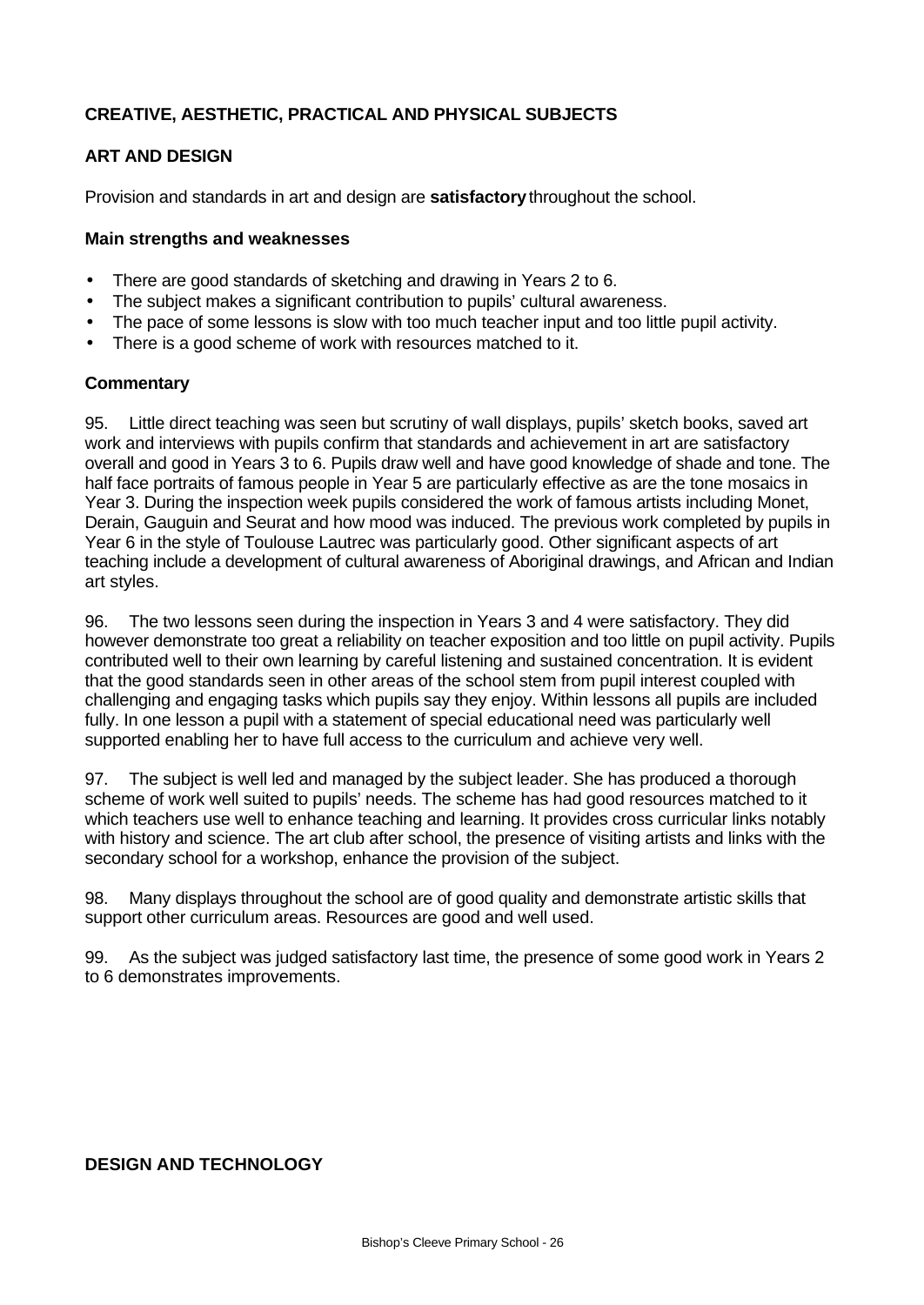Provision, standards of attainment and pupils' achievement in design and technology are **satisfactory** throughout the school.

### **Main strengths and weaknesses**

- Pupils plan work well and annotate designs carefully, leading to good standards in some classes.
- Good attention is paid to working safely at all times.
- The level of adult support enabling pupils to work in small supervised groups raises standards and achievement.

#### **Commentary**

100. Standards of work seen during lessons were often good especially in designing products to be made; such as slippers and musical instruments. Portfolios showing some other work completed and displays around the school of World War II shelters, purses and snowflakes, made from various textiles, reveal a suitable broad curriculum is provided in a satisfactory manner. All pupils in Year 6 demonstrated good sewing skills with good support from adult helpers.

101. Teaching was only observed in Years 5 and 6. Seventy-five percent of this was good. Pupils were well engaged and supported and contributed positively to their learning opportunities. This led to good standards of work being produced. Work was well planned for lessons, but the absence of full assessment of pupils' achievement led to all pupils having a similar task irrespective of need or ability. Whilst all pupils were fully included many could have been more appropriately challenged.

102. The subject leader is not a specialist in this subject and has been in this position for under a year. She has made provision to increase her own subject knowledge and is committed to the subject's development. The subject is led and managed in a satisfactory manner with appropriate priorities for development identified. Paramount amongst these is the need to develop the assessment of pupils work fully to inform planning.

103. Pupils have a positive attitude to this subject and take pride in their work. They are eager to show it to visiting adults and discuss it meaningfully. All pupils are fully included in all activities and achieve varying degrees of success. Special educational needs pupils are well supported and have full access to all activities.

104. The subject is not making full use of information and communication technology to support its development as yet, but this has been recognised by the subject leader.

105. The subject is well resourced and the central storage area of materials well kept. The subject remains satisfactory as it was at the time of the last report.

# **MUSIC**

Provision in music is **satisfactory** overall but there aspects in need of further development.

#### **Main strengths and weaknesses**

- The resources for music are good.
- Music requires more emphasis and a higher profile in the school.
- The monitoring and evaluation of the subject requires development.

#### **Commentary**

106. Provision for music in the school is satisfactory overall but this is an area that the school has recognised requires further development. There are inconsistencies in the delivery and content of the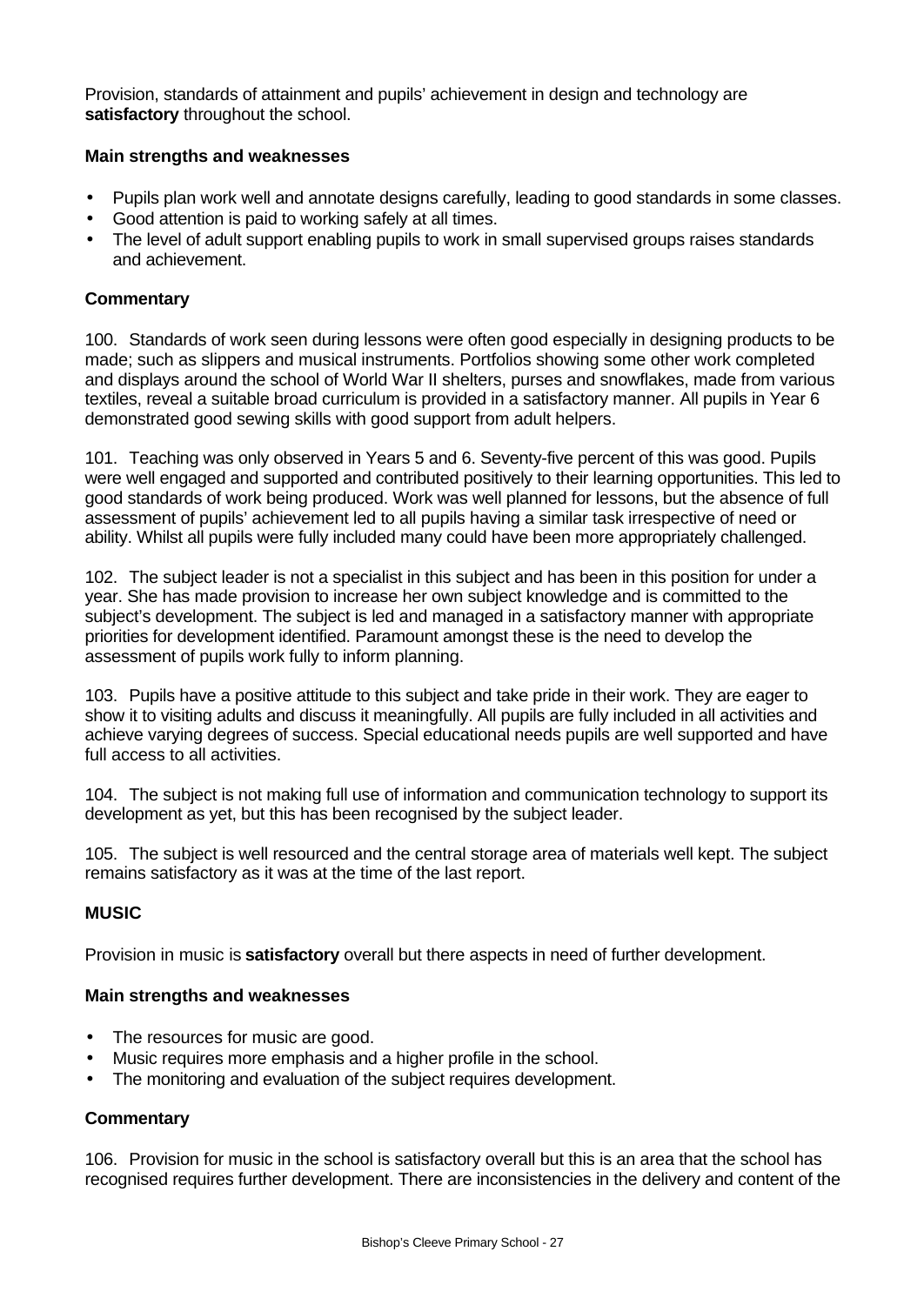curriculum across the school which as yet the subject leader has not fully addressed. The music curriculum utilises a commercially produced scheme supplemented by additional guidance.

107. By the end of Year 2, pupils' standards are broadly in line with national expectations. Pupils can name simple instruments and have adequate musical vocabulary. Pupils are positive towards the subject and clearly enjoy musical activities, which are timetabled and undertaken regularly. They can sing songs in a two part round and follow a rhythm provided by the class teacher. They have developed an understanding that music can be represented by symbols. However, this approach is not applied consistently in Years 1 and 2 and so understanding is limited.

108. Pupils' progress is just satisfactory by the end of Year 6. There is insufficient emphasis on the music curriculum to allow pupils the opportunity to experiment, compose, refine and perform pieces of work. In lessons observed in Year 6, good teaching was accompanied by a lack of knowledge and musical vocabulary. Pitch, composer and conductor were all aspects of musical vocabulary that the pupils did not know. This made learning more difficult, as although pupils were able to express their ideas, there was a language barrier that negatively affected their overall understanding and achievement.

109. The standard of teaching was overall satisfactory, but inconsistent across the school**.** In an early years lesson children were able to tap out the syllables in their name and self correct. They were confident and relaxed. In a Year 2 lesson pupils had the opportunity to compose in small groups and contributed to a whole class composition. In Year 6 pupils could sing in a four part round varying pitch and tempo.

110. There were some very good examples of singing in lessons including standards above the national expectation in Year 6. However, this did not translate to the singing in assemblies, when it occurred, which was satisfactory for both the younger and older pupils.

111. The school understands the need to develop the music curriculum and has identified the monitoring, and the evaluation of music as a main focus for improvement. Currently music makes too little contribution to pupils' spiritual development. The progression in musical skills and musical vocabulary are identified areas that require attention. The school has very good resources including a dedicated music room with a variety of well cared for musical instruments. In addition, classes with younger pupils have a bank of musical instruments that support class based music teaching. The school choir, orchestra and recorder clubs enhance the music curriculum appropriately.

112. Peripatetic music teachers support the overall music curriculum including a number of pupils taking violin, flute, clarinet and guitar.

# **PHYSICAL EDUCATION**

Provision in physical education is **satisfactory**.

#### **Strengths and weaknesses**

- Satisfactory standards have been maintained since the last inspection.
- Teaching was satisfactory overall with instances of good and very good teaching.
- Planning, missing at the last inspection, is now in place for all aspects of the physical education programme.
- The school has overall good facilities and resources for the provision of physical education.
- The school offers a very good range of extracurricular and competitive sport opportunities.

#### **Commentary**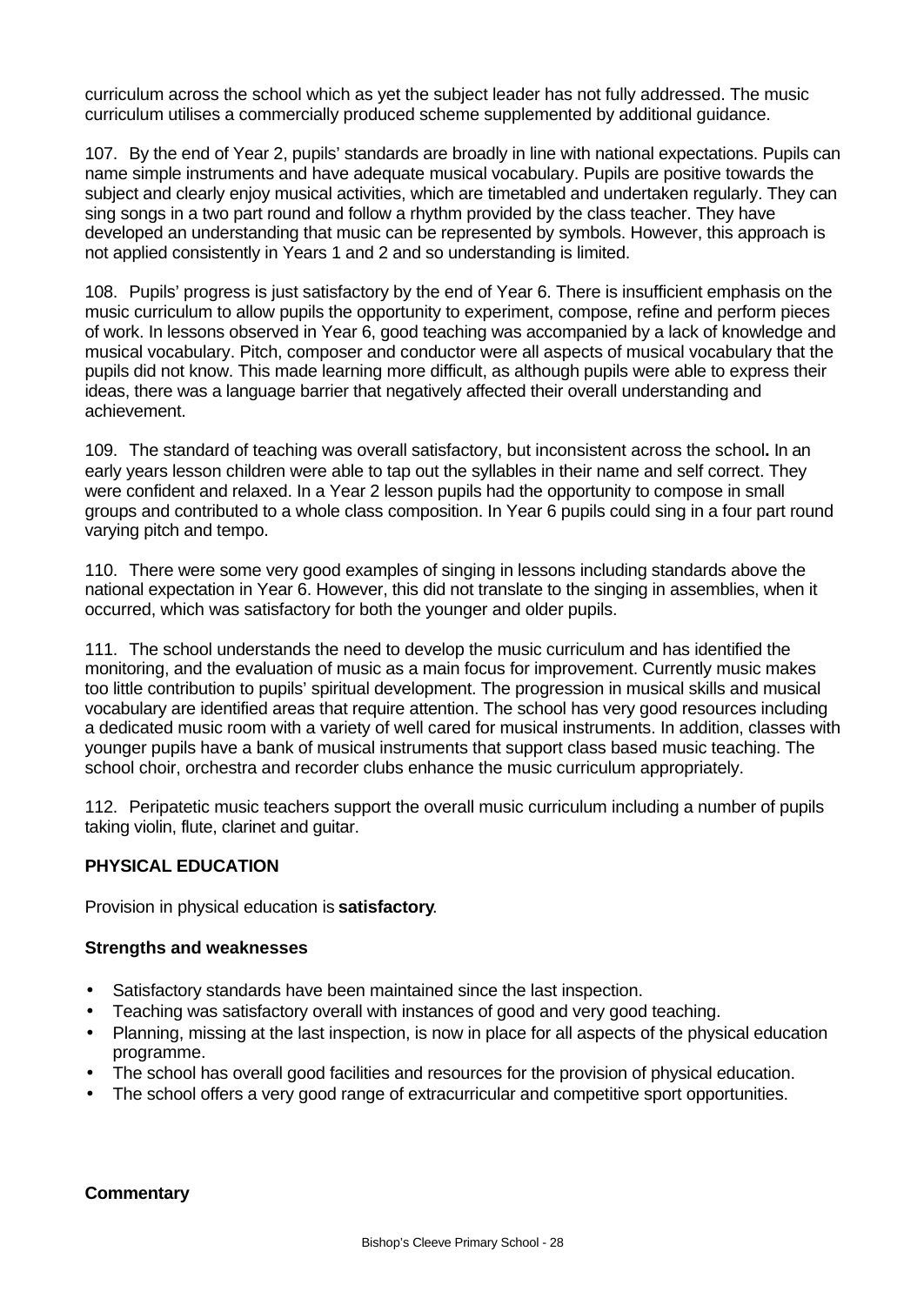113. At the last inspection, planning was not in place for all aspects of the work in physical education. This has been remedied and as a result, standards of teaching are now satisfactory overall. Instances of good and very good teaching were noted in Years 3, 4 and 5. Here the work was well prepared and teachers had good subject knowledge, using it well to challenge pupils in dance and gymnastics. Tasks were well considered and teachers were active in coaching individuals and groups of pupils as they worked, ensuring fully inclusive learning. As a result, all abilities of pupils worked hard and achieved well. An exception to this good teaching was observed in a Key Stage 1 lesson, where pupils were not extended mentally or physically.

114. In the games lessons seen there was not enough challenge for the more skilful pupils. Tasks were set for the whole class and whilst most pupils found the challenge sufficient, the development of the more able pupils was not well considered.

115. The school has good facilities for its physical education programme. It has sufficient grass area for outdoor games, together with the use of two halls for dance and gymnastics. The school has a good range of fixed and small apparatus, which in all lessons was set out and put away carefully by the pupils. Provision for swimming is satisfactory.

116. The school offers a very good range of extracurricular activities in sport, mainly for pupils between Years 3 and 6. Football, tag rugby, cricket, netball, badminton and tennis are all offered in their appropriate seasons. At the same time a large number of older pupils have good opportunities to take part in competitive sport against other schools. Not only is this helpful in raising their level of skills but equally it supports their social development.

117. Much of the above is organised by the subject leader, who has only been in post a short time. He has not yet had opportunities to monitor teaching in other classes and check on the quality of teaching and learning throughout the school.

# **PERSONAL, SOCIAL AND HEALTH EDUCATION**

Provision in personal, social and health education (PHSE) is **good**.

#### **Main strengths and weaknesses**

- Provision enabling pupils to distinguish between right and wrong is good.
- The school makes very good provision for developing pupils' confidence and responsibility.
- The school provides pupils with a good understanding of the importance of developing a healthy lifestyle.
- PHSE is successfully taught and is woven into all curriculum areas. It makes a positive contribution to the inclusive nature of the school.

#### **Commentary**

118. From the time children join reception they are guided towards understanding the difference between right and wrong. The successful development of pupils' confidence and sense of responsibility is carried out in a very caring and supportive ethos that promotes academic and personal development.

119. All pupils have many opportunities to participate and discuss, but fewer opportunities to perform. Older pupils are trained as 'buddies' for younger children. Reception children wear coloured bands during their induction and older pupils are responsible for ensuring their wellbeing, often working and playing alongside them to praise, encourage and raise confidence levels. These older pupils are seen as positive role models for younger children. In addition to receiving awards such as 'reader of the week' from teachers, pupils receive awards for personal qualities.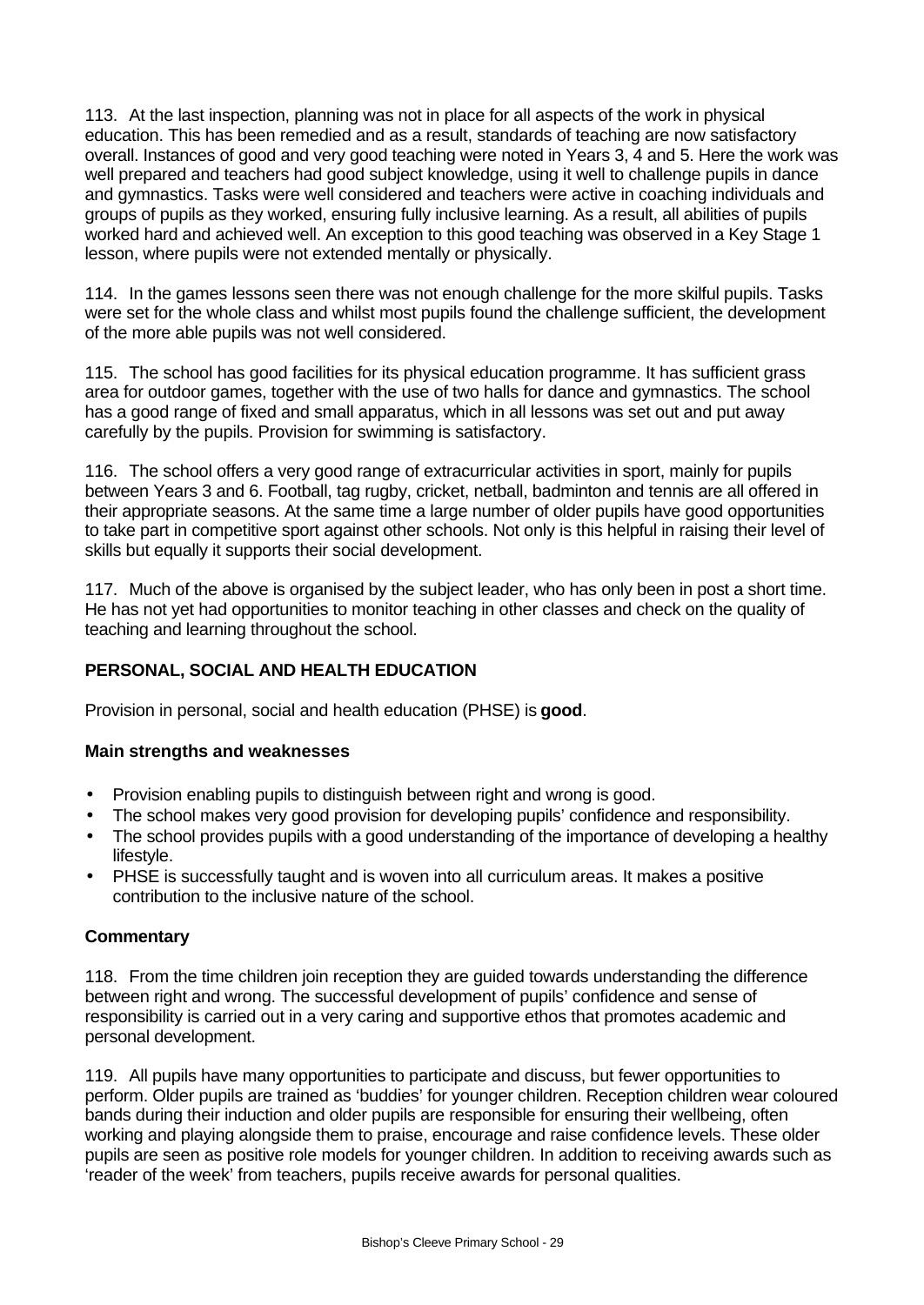120. Through participation in the school council, pupils are involved in the decision making process. This encourages them to be responsible citizens. Their sense of fairness is developed further by participation in enrichment activities provided by after school clubs. Pupils' achievements out of school time are given high priority. For example the school recognises pupils' talents in rugby and judo, and pupils participate in a sponsored swim for charity as a community event. Several staff members are keen sportsmen and women and one pupil is a badminton player at county level. The school raises substantial amounts of money for charitable causes and pupils have a good understanding of their responsibilities towards others.

121. Pupils are aware of the importance of a healthy and safe lifestyle and this is promoted by visiting experts, such as the community policeman and road and railway safety representatives. Provision for PHSE is well planned and teaching in lessons observed was good. In addition to being integrated into all topics, pupils participate in a 'Life Education' programme provided by the Health Authority. The result of such provision is that pupils are aware of the dangers of drug and alcohol abuse and begin to understand and value similarities and differences between themselves and others.

122. A comprehensive programme for sex education and relationships is in place and will be extended throughout both key stages as part of the school's improvement plan.